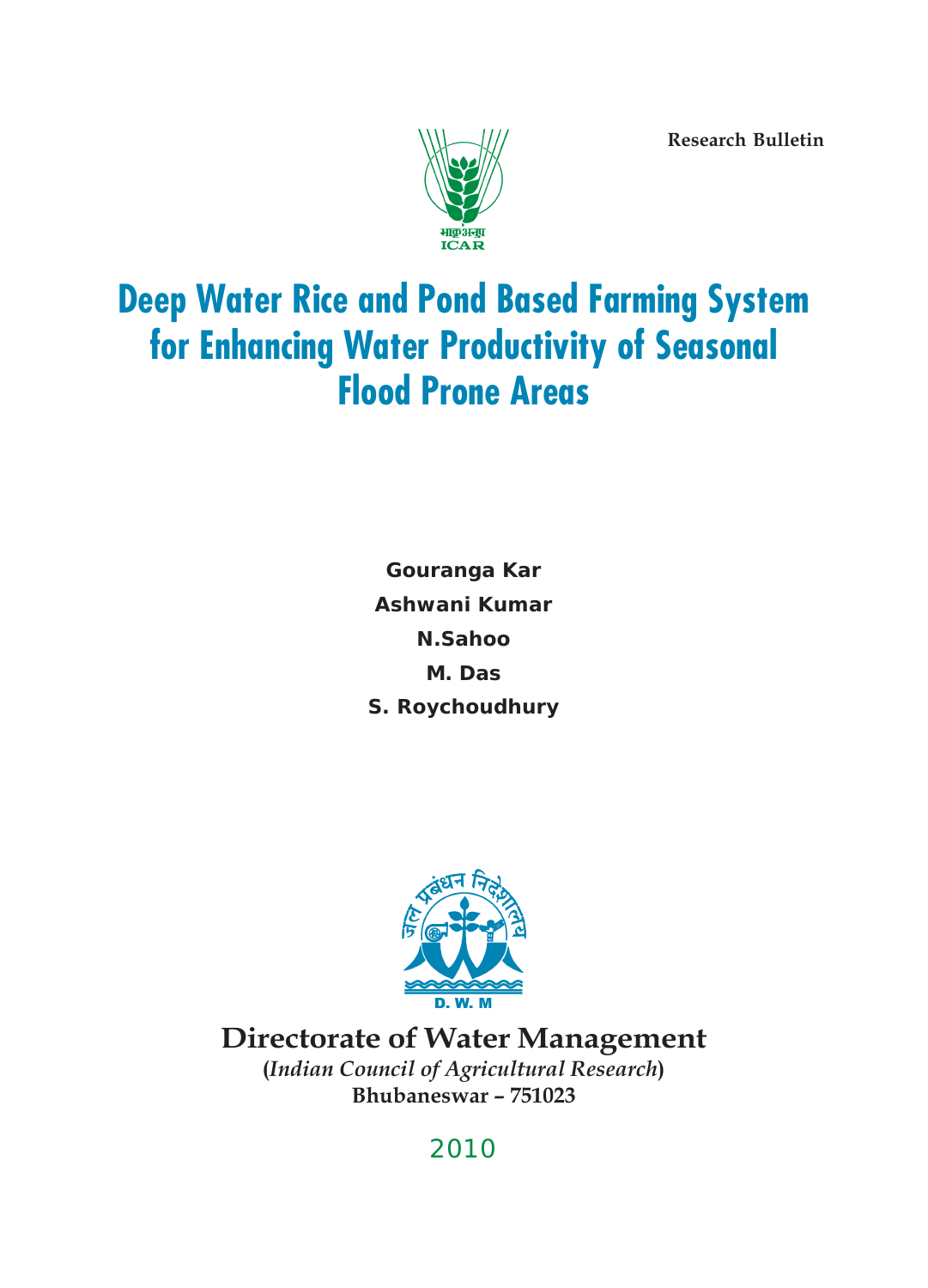Kar, G., Sahoo, N., Das, M., Roychoudhury, S. and Kumar, A. (2010), Deep Water Rice and Pond Based Farming System for Enhancing Water Productivity of Seasonal Flood Prone Areas. Research Bulletin No. 48, Directorate of Water Management (Indian Council of Agricultural Research), Chandrasekharpur, Bhubaneswar - 751023, India. page : 32

This publication is the major outcome of the project "Enhancing Productivity of Deep Water Rice Area", sponsored by Technology, Information, Forecasting and Asssesment Council (TIFAC), Department of Science and Technology, Govt. of India), Vishwakarma Bhawan, A-Wingh, Saheet Jeet Singh Marg, New Delhi - 110016

*Principal Investigator of the Project :* Dr. Gouranga Kar, Principal Scientist, DWM, Bhubaneswar

Associated organization, AID, Bhubaneswar, Orissa

# *Published by*

Director, Directorate of Water Management (Indian Council of Agricultural Research) Bhubaneswar - 751 023, India

# *Copy Right :*

(c) Director, Directorate of Water Management Bhubaneswar, Orissa

# *Printed at*

Capital Business Service & Consultancy B-51, Saheed Nagar, Bhubaneswar - 751 007 capital\_a1press@yahoo.com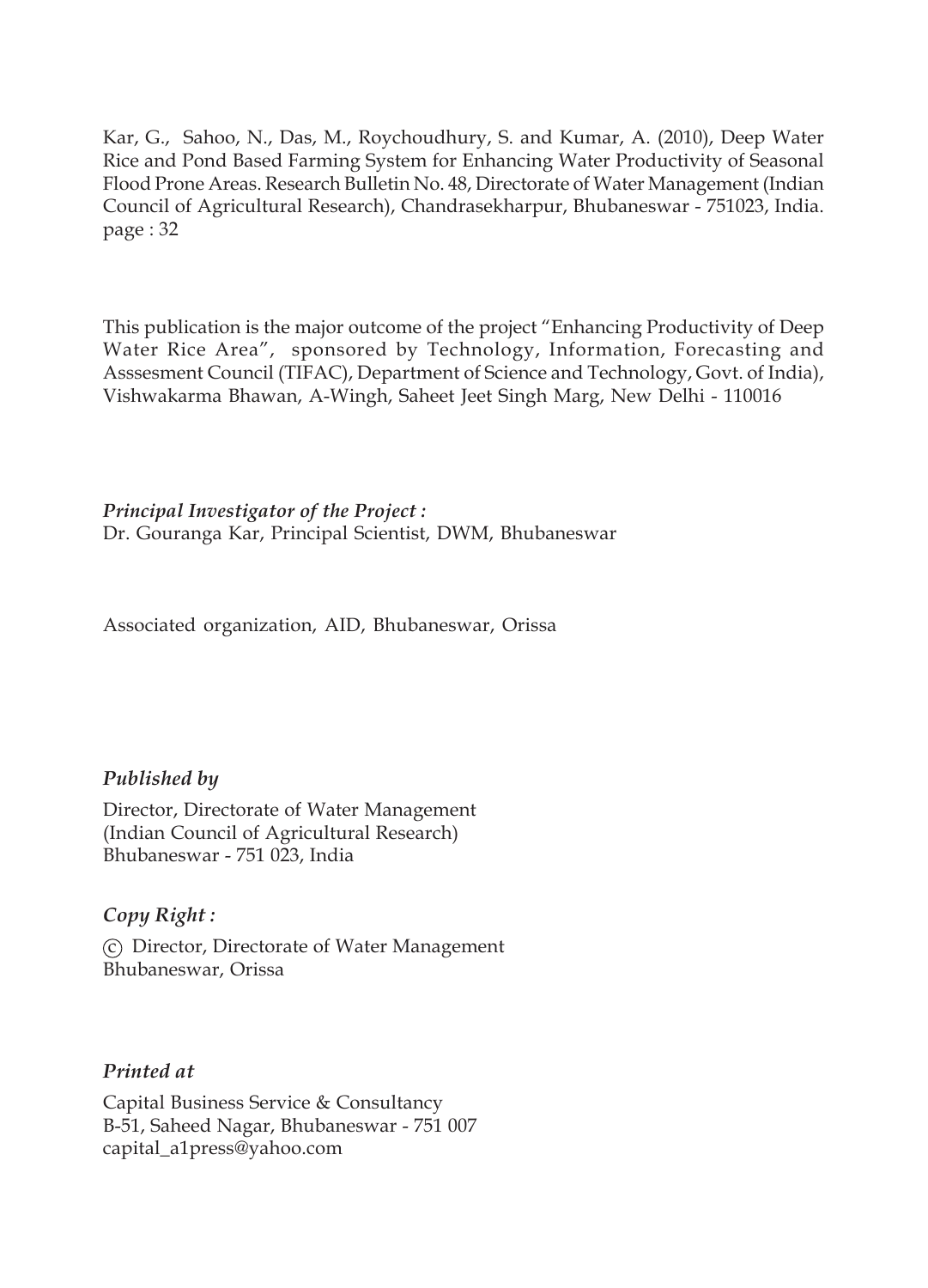# **CONTENTS**

| $\mathbf{1}$   |                                                                                                                          | <b>INTRODUCTION</b>                                                                                                                                                                                                                                                                                                                                                                                             | 1              |  |  |  |  |  |
|----------------|--------------------------------------------------------------------------------------------------------------------------|-----------------------------------------------------------------------------------------------------------------------------------------------------------------------------------------------------------------------------------------------------------------------------------------------------------------------------------------------------------------------------------------------------------------|----------------|--|--|--|--|--|
| $\overline{2}$ |                                                                                                                          | AGRO-CLIMATIC CHARACTERISTICS OF STUDY AREA                                                                                                                                                                                                                                                                                                                                                                     | $\overline{2}$ |  |  |  |  |  |
|                | 2.1                                                                                                                      | Rainfall-Flooding depth relationship in different study years                                                                                                                                                                                                                                                                                                                                                   |                |  |  |  |  |  |
| 3              |                                                                                                                          | BASIC SOIL PHYSICAL/CHEMICAL PROPERTIES OF THE SITE                                                                                                                                                                                                                                                                                                                                                             | 7              |  |  |  |  |  |
| 4              |                                                                                                                          | <b>WATER QUALITY</b>                                                                                                                                                                                                                                                                                                                                                                                            | 8              |  |  |  |  |  |
| 5              |                                                                                                                          | <b>CULTIVATION OF DEEP WATER RICE</b>                                                                                                                                                                                                                                                                                                                                                                           | 9              |  |  |  |  |  |
|                | 5.1<br>5.2                                                                                                               | Performance of DWR varieties in deep waterlogged situation<br>Seasonal variation of crop growth and yield of DWR varieties in relation to<br>flooding depth                                                                                                                                                                                                                                                     |                |  |  |  |  |  |
| 6              |                                                                                                                          | POND BASED FARMING SYSTEM                                                                                                                                                                                                                                                                                                                                                                                       | 12             |  |  |  |  |  |
|                | 6.1<br>6.2<br>6.3<br>6.4<br>6.5<br>6.6                                                                                   | Design of rainwater harvesting pond for development of pond<br>based farming system in seasonal deep waterlogged areas<br>Volume of harvested water in different ponds<br>Growing of rice after receeding flood water<br>Growing of extra early rice variety for contingency planning<br>On-farm trials of vegetable crops during rabi season<br>Enhancing water productivity through pond based farming system |                |  |  |  |  |  |
| 7              |                                                                                                                          | <b>EXPLOITATION OF SHALLOW GROUND WATER TABLE THROUGH</b><br><b>SHALLOW TUBE WELL</b>                                                                                                                                                                                                                                                                                                                           | 19             |  |  |  |  |  |
| 8              | <b>EVALUATION OF PRODUCTIVITY OF DEEP WATER RICE IN KHARF AND</b><br>HIGH YIELDING RICE IN RABI SEASON IN FARMERS' FIELD |                                                                                                                                                                                                                                                                                                                                                                                                                 |                |  |  |  |  |  |
|                | 8.1<br>8.2<br>8.3<br>8.4                                                                                                 | Performance of deep water rice during Kharif 2007<br>Performance of deep water rice during Kharif 2009<br>Performance of high yielding rice during the rabi, 2008-09<br>Introduction of Scented Rice variety                                                                                                                                                                                                    |                |  |  |  |  |  |
| 9              |                                                                                                                          | <b>TECHNOLOLOGY DISSEMINATION PROGRAMME ORGANIZED</b>                                                                                                                                                                                                                                                                                                                                                           | 23             |  |  |  |  |  |
| 10             |                                                                                                                          | <b>MEDIA COVERAGE AND IMPACT</b>                                                                                                                                                                                                                                                                                                                                                                                | 28             |  |  |  |  |  |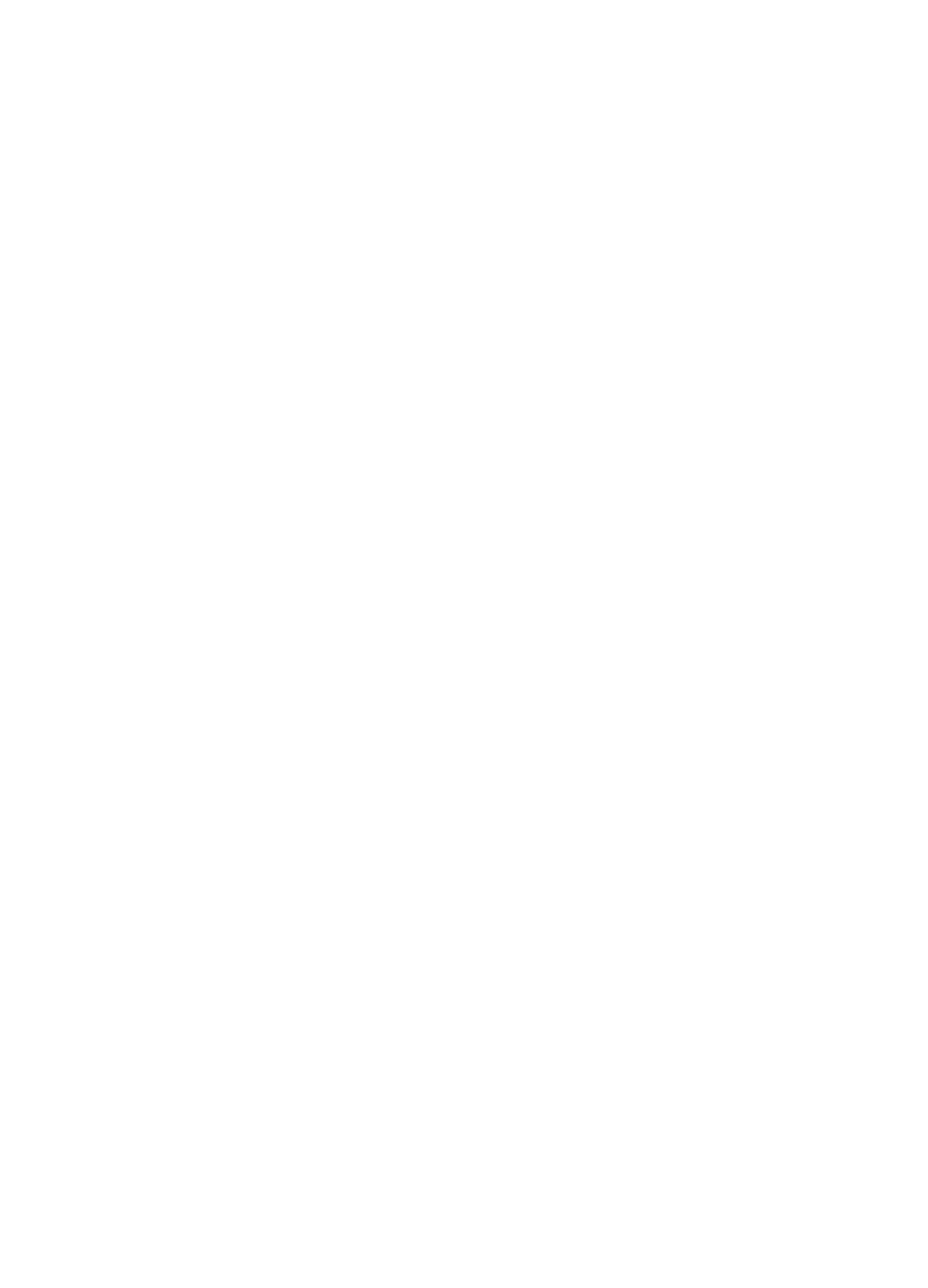# **1.0 INTRODUCTION**

The vast region on the east coast of India forms the rice-bowl of the country and supports livelihoods of several million rural poor. But now coastal areas are witnessing increased anthropogenic activities and these areas are at a great risk to the adverse effects of human activities and extreme weather events. The deep water ecology  $(> 0.50$  m waterlogging) in these coastal regions have increased over the past years and the increase was due primarily to the construction of roads, highways, rail, roads, canals, embankments on both sides of the rivers and siltation in the river beds and canals. Further, the saucer shaped landforms, non-uniform distribution and heavy rainfall during southwest monsoon season (June to September) and congestion of drainage channels aggravate the problems of waterlogging. This waterlogging situation is rainfall dependant, seasonal and affected areas remain submerged for about 3 months (July-September) under water depths varying from 0.5 m to 2.0 m. At the end of the rainy season when drainage channels become empty, the accumulated surface water starts to receede and the lands become dry from December onwards. In the waterlogged areas farmers grow only rice during rainy season under rainfed condition but success of obtaining profitable crop depends on distribution of monsoon rain, time and depth of flooding/waterlogging. Too much of waterlogging also makes the field unsuitable to grow any crop other than rice in rainy season. Prolonged waterlogging during rainy season for most part of the crop growth reduces tillering and growth of the normal rice crop. Erratic/ early heavy rainfall, results in sudden waterlogging in the rice fields and submerges the crop at early seedling stage.

The crop is damaged completely if this situation occurs in early vegetative period. In some years, early drought affects germination, results highly thin plant population and reduced initial growth of the crop. On the other hand, there is no alternative other than to grow rice in coastal lowlands where surface water accumulation of 0.5-2.0 m occurs during rainy season. So proper establishment of crop before onset of flooding and adoption of waterlogging tolerant rice varieties are of paramount importance to realize net returns from the crop. Early sowing (first week of June) allows the rice crop to grow about 1.2 to 1.3m height within the middle of the August and the crop can cope up with the situation if flood comes after this period. Waterlogging tolerant rice varieties (deep water rice floating rice) can be grown to make the waterlogged land productive during rainy season. Therefore, performance evaluation of improved varieties with better yield potential in deep water areas is one of the critical needs for sustainable rice production in the deep waterlogged ecology.

Thus, in one hand coastal waterlogged areas remain unproductive during rainy season due to excess water. On the other hand, the winter and summer rainfall (November-May) are meager and erratic. As a result after December, the land becomes dry and evapotranspiration loss of any crops are not meet with the available moisture in the land under rainfed situation. So growing of profitable *rabi* crops without supplemental irrigation is not possible during winter/summer season in the region. Poor aquifer characteristics and saline ground water also limit the crop production. It is therefore, urgently needed to develop appropriate sustainable water and crop management strategies to enhance the productivity of the resource rich coastal waterlogged ecosystem. Average land holding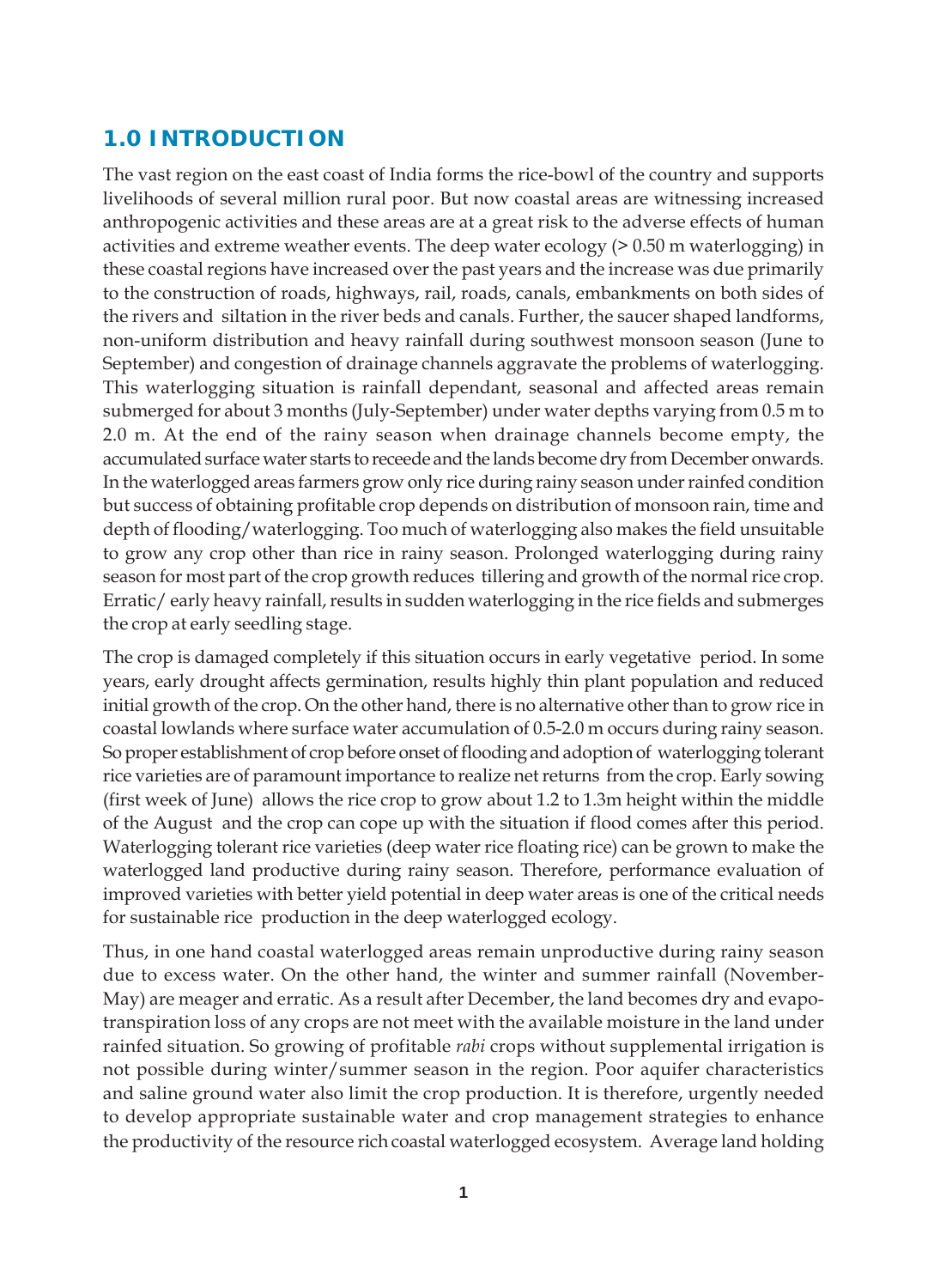of the farmers in this region is only 0.75 ha and their economic conditions were not good. Hence to raise the income of the farming community, it looks imperative to diversify the rice-fallow cropping sequence with other farming options viz. horticulture, fisheries along with high value field crops. Water harvesting and pond based farming system provides opportunity to increase the economic yield per unit area by virtue of double cropping, diversification of crops and integration of fisheries. In this study farm pond was also designed and implemented to harvest excess water of rainy season and pond based farming system was developed to enhance the land and water productivity. After harvesting rice, second crops were grown on the same land utilizing supplemental irrigations from the harvested rainwater of the pond. Water productivity was enhanced through multiple use (fisheries + on-dyke horticulture + growing of crops during dry season with supplemental irrigations) of harvested water.

# **2.0 AGRO-CLIMATIC CHARACTERISTICS OF STUDY AREA**

Among the eastern Indian coastal states, Orissa is the most vulnerable to elevated climate induced natural disaster and extreme weather events because of its geographical position. The state is placed at the head of the Bay of Bengal and even a slight change in the seas behaviour can have an immediate impact on the coast. The Bay becomes the center of low pressures causing heavy rains and cyclones in the coastal Orissa. Hence, as a case study, an attempt was made to enhance the productivity of seasonal waterlogged coastal areas of Orissa state through development of sustainable integrated water and crop management technologies. The study was undertaken in representative places ie. Alisha and Churali villages of Satyabadi block and Talajanga village of Puri sadar block, District Puri (Lat. 19°45/, Long. 85°49/, 6m above sea level) from 2006-07 to 2009-10. The spatial location of the study area is given in Fig. 1. On an average, the region receives 1500 mm annual rainfall and 75-80% of which occurs during rainy (June-Sept) season. The mean date of onset of effective monsoon (OEM) was found to be on 16th June and southwest monsoon generally ended on 29th September. The pan evaporation varies from 8.1 mm in May-June to 3.5-5 mm in December-January. In the region, mean maximum monthly temperature ranges from 33 to 37°C during pre-flood period (May - June). During the main flooding period (July-September), the monsoon cloud cover lowers the maximum temperature and temperature within narrow range of 31-32 °C occurs. In November and December, maximum temperature drops to 24-27 °C and night temperature may go below 15 °C.

The bio-physical and socio-economic survey of study villages were carried out and summary results are presented in Table-1. The dominance of seasonal waterlogged areas was the main constraints for successful crop cultivation during *kharif*/rainy season. The villages were dominated by small and marginal farmers with average holding is < 1 ha.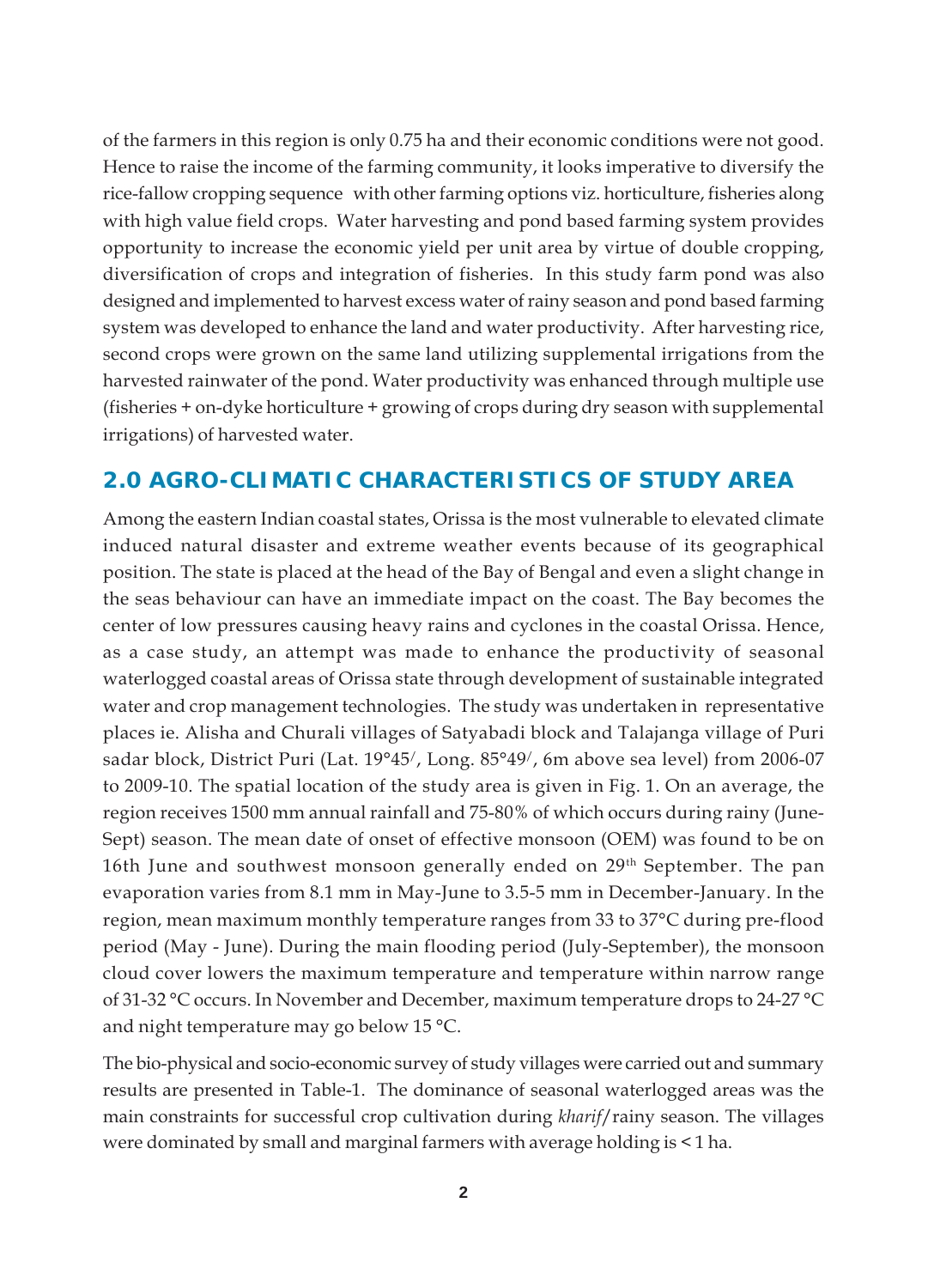| Category                  |                                                                                                                             |                                                 | <b>Villages</b>                                    |                                                        |
|---------------------------|-----------------------------------------------------------------------------------------------------------------------------|-------------------------------------------------|----------------------------------------------------|--------------------------------------------------------|
|                           |                                                                                                                             | Alisha                                          | Churali                                            | Talajanga                                              |
| Land                      | Cultivated land<br>Water logged area<br>Forest land<br>Waste land                                                           | $240$ ha<br>$205$ ha<br>$29.1$ ha<br>$16.0$ ha  | $112$ ha<br>96 ha<br>$25.6$ ha<br>$12.8$ ha        | 854 ha<br>$257$ ha<br>$33.2$ ha<br>$263.4$ ha          |
| Demographic<br>pattern    | Total population<br>SC populationy<br>Literacy $(\%)$                                                                       | 1291<br>130<br>48                               | 728<br>32<br>42                                    | 8628<br>873<br>53                                      |
| Socio-Economic<br>Pattern | Landless<br>Marginal $($ 1 ha)<br>Small (1 to 2 ha)<br>Medium Big $(> 2$ ha)<br>Average annual income<br>(from Agriculture) | 15<br>28<br>154<br>20<br>Rs.4000<br>to $5000/-$ | 08<br>33<br>98<br>06<br>$Rs.3000/-$<br>to $4000/-$ | 80<br>440<br>925<br>130<br>$Rs. 5000/-$<br>to $7000/-$ |

# **Table-1: Bio-physical and socio economic survey of study villages**



*Formulation of agricultural production strategies in deep water areas by organizing brain storming session and meeting with Government officials of Orissa State.*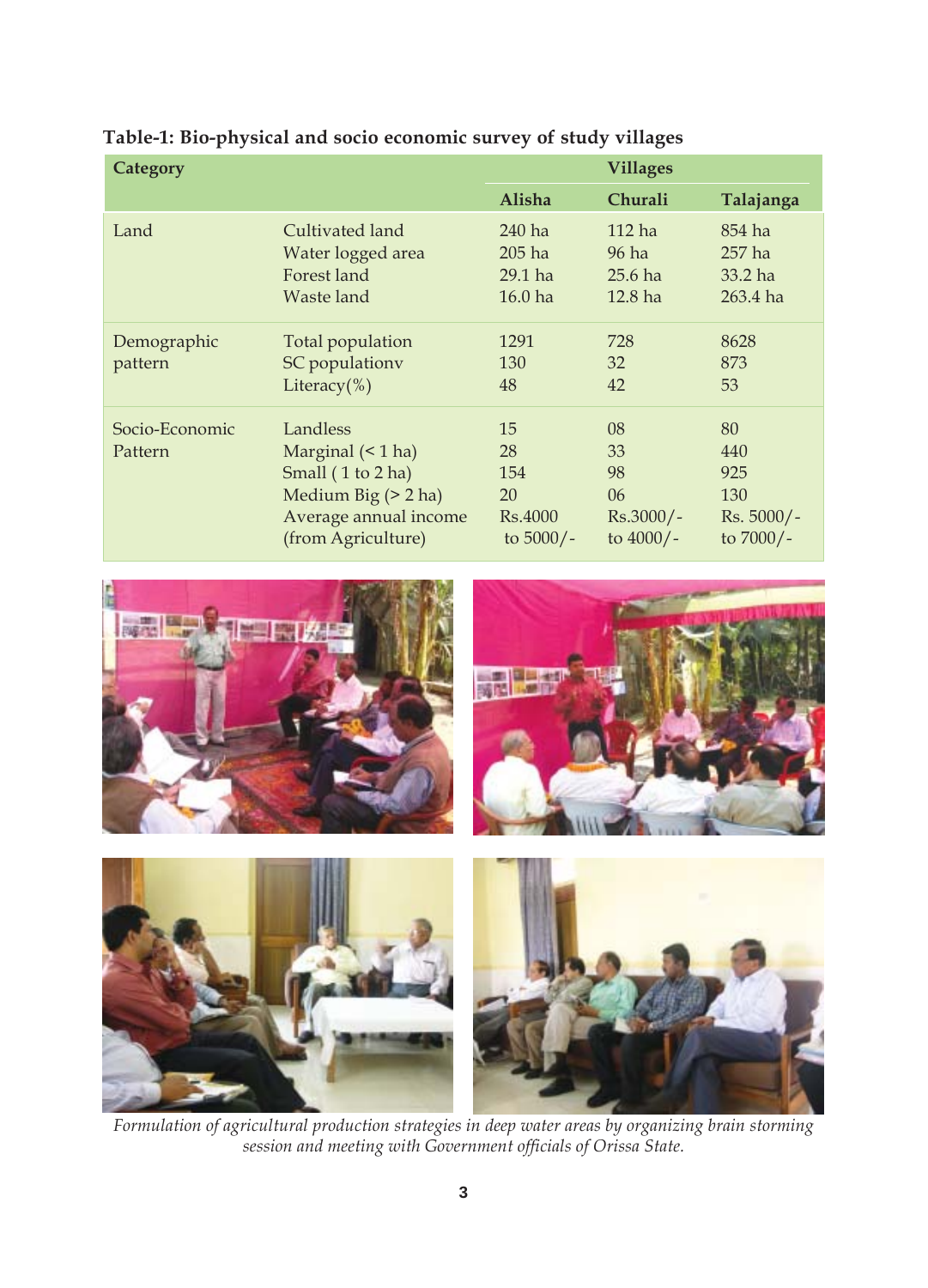

Fig. 1 : Spatial location of the study area



Overview of Waterlogged study area during rainy season at Alisha village, Puri

# **2.1 Rainfall-Flooding depth relationship in different study years**

The saucer shaped topography, non-uniform distribution of rainfall, heavy rainfall during south west monsoon months and congestion of drainage channels create waterlogging in some parts of coastal Orissa. The rainfall distribution of 3 study years with deviation from normal is presented in Table-2. The rainfall-flooding depth relationship for 3 study years and for 3 different waterlogged ecologies are also presented in Fig. 2(a), 2(b) and 2(c), for 2007, 2008 and 2009, crop seasons, respectively. Study revealed that in 2007 and 2008 excess rainfall occurs in early part of the *kharif* season with 21% and 59% more rainfall in June in 2007 and 2008, respectively. In 2009, 29% and 21% excess rainfall occurred in the month of July and September, respectively.

The flooding depth was measured in 3 types of waterlogged ecosystems, situated in 3 different study villages. It was found that there was a relationship between rainfall pattern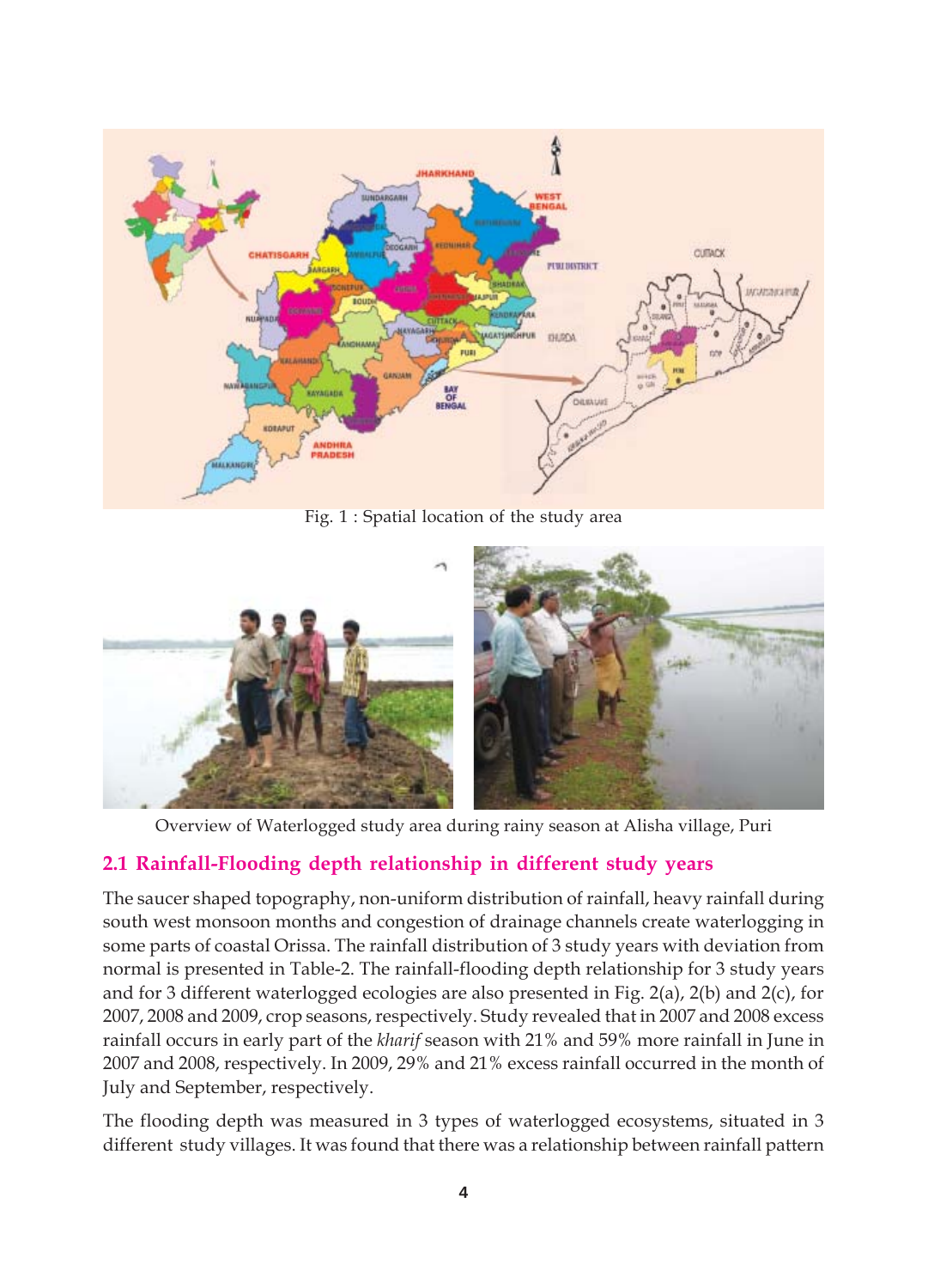and flooding depth in the region. The rainfall in *kharif*/rainy season in the region starts with the onset of south west monsoon on 10<sup>th</sup> June. Initial rainfall caused the dry soils saturated and flooding or surface waterlogging started after one or two heavy rainfall. In Alisha village (Location-1), flooding depth of more than 1 m occurred in the  $3<sup>rd</sup>$  week of July in 2008. In 2007 and 2009 flooding depth exceeded 1 m in the second week of August. Maximum flooding depth of about 1.95 m occurred in the first and second week

| <b>MONTHS</b> |               |        | <b>PURI DISTRICT</b>            |      |             |          |             |  |  |
|---------------|---------------|--------|---------------------------------|------|-------------|----------|-------------|--|--|
|               | <b>Normal</b> | 2007   | Dev. $\left(\frac{0}{0}\right)$ | 2008 | Dev. $(\%)$ | 2009     | Dev. $(\%)$ |  |  |
| January       | 10.9          | 0.0    | $-100$                          | 24.1 | 121.1       | 19.5     | 95.0        |  |  |
| February      | 25.4          | 58.5   | 130.3                           | 16.9 | $-33.5$     | 3        | $-88.1$     |  |  |
| March         | 15.5          | 0.8    | $-94.8$                         | 3.5  | $-77.4$     | 5        | $-67.7$     |  |  |
| April         | 18.5          | 0.0    | $-100$                          | 66.0 | 256.7       | 66       | 256.8       |  |  |
| May           | 62.1          | 49.5   | $-20.3$                         | 22.4 | $-63.9$     | 158      | 154.4       |  |  |
| June          | 188           | 228.0  | 21.2                            | 299  | 59.0        | 120      | $-36.2$     |  |  |
| July          | 292           | 99.2   | $-66.0$                         | 334  | 14.4        | 378      | 29.4        |  |  |
| August        | 298           | 418.4  | 40.4                            | 312  | 4.7         | 298      | $\Omega$    |  |  |
| September     | 243           | 390.8  | 60.8                            | 267  | 9.8         | 295      | 21.4        |  |  |
| October       | 182           | 86.5   | $-52.4$                         | 49   | $-73.1$     | 102      | $-43.9$     |  |  |
| November      | 67            | 8.3    | $-87.6$                         | 26   | $-61.1$     | $\Omega$ | $-100$      |  |  |
| December      | 6.4           | 0.0    | $-100$                          | 0.0  | $-100$      | $\Omega$ | $-100$      |  |  |
| Total         | 1408.8        | 1340.2 | $-4.86$                         | 1409 | 0.014       | 1444.5   | 2.4         |  |  |

**Table-2: Rainfall (mm) of three crop seasons at Puri district of Orissa**

*Source: Orissa Agricultural Statistics, Government of Orissa.*



Fig. 2(a): Rainfall-Flooding depth relationship in 2007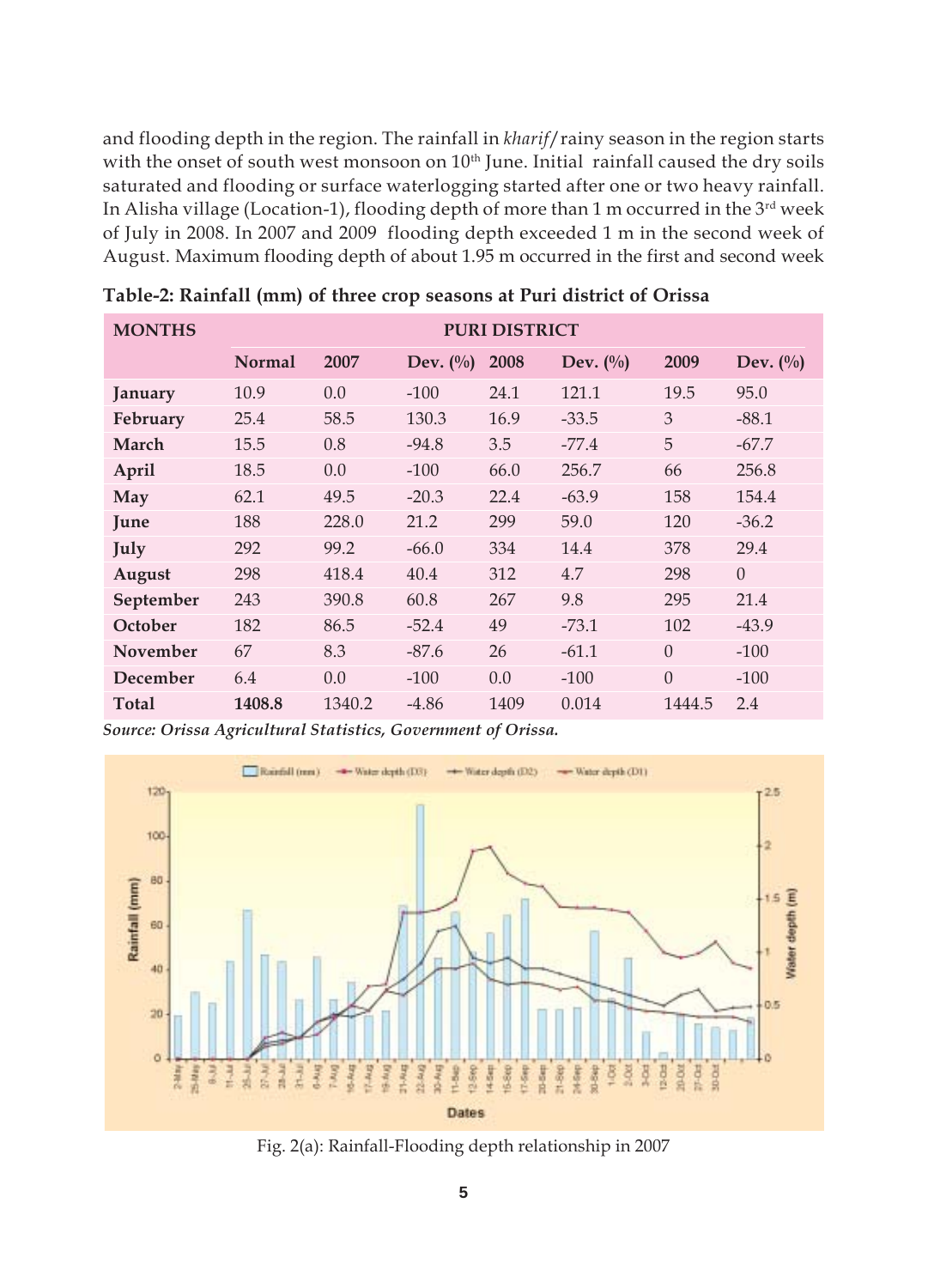

Fig. 2(b): Rainfall-Flooding depth relationship in 2008



Fig. 2(c): Rainfall-Flooding depth relationship in 2009

of September in 2008 and 2007, respectively. In 2009 though heavy rainfall occurred in last week of July but peak flooding depth was (1.7 m) observed during second week of September after accumulating sufficient amount of rainfall. In other two villages (Location 2 & 3) also, flooding pattern follows rainfall distribution pattern but flooding depth in these two locations was lower than that of the location -1 (Alisha village). In 2007 peak flooding depths of 1.1 m and 0.72 m were observed in location – 2 (Churali) and Location -3 (Talajanga), respectively.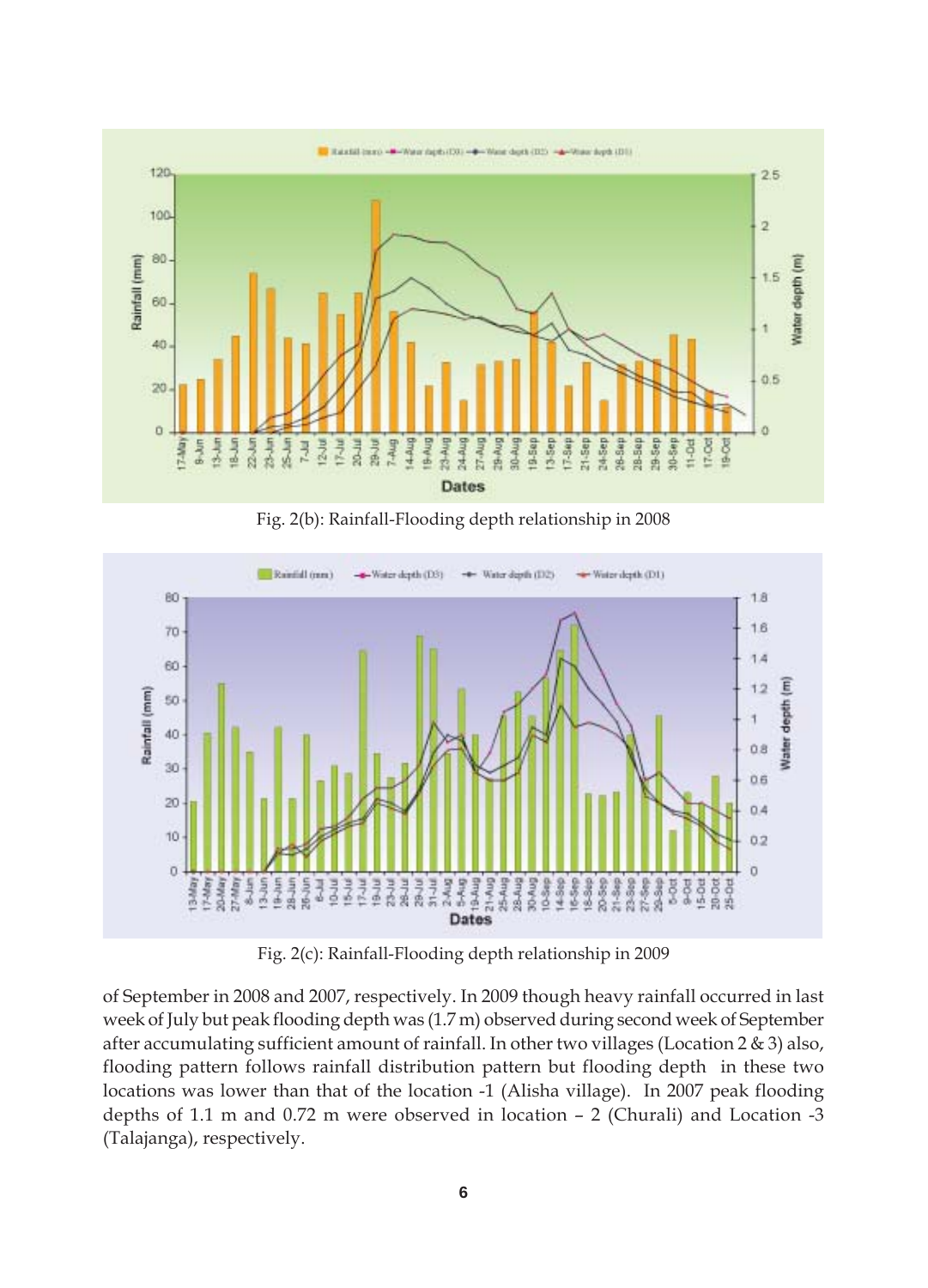# **3.0 BASIC SOIL PHYSICAL/CHEMICAL PROPERTIES OF THE SITE**

Texture and other physical properties of soils of two representative sites in two waterlogged ecosystems viz., deep waterlogged (1-2 m) and shallow waterlogged (0.5-1m) were analyzed and results are presented in Tables 3(a) and 3(b), respectively. Taxonomically, the soil belongs to very fine, mixed, iso-hyperthermic, vertic endoaquepts soil series. The soil texture varied from clay to heavy clay with higher bulk density (1.59 to 1.65 Mg  $\text{m}^3$ ). The soils were clay textured, poorly drained, with very low saturated hydraulic conductivity (0.11 –  $0.24$  cm hr<sup>-1</sup>).

| Table - 3(a): Major soil physical properties of seasonal deep waterlogged (1-2 m) |  |  |  |  |
|-----------------------------------------------------------------------------------|--|--|--|--|
| ecosystems                                                                        |  |  |  |  |

| Depth (cm)   | Sand<br>$(2.0 - 0.05)$<br>$mm)$ (%) | <b>Silt</b><br>$(0.05 - 0.002)$<br>$mm)$ (%) | <b>Clay</b><br>$(0.002$<br>$mm)$ (%) | <b>Texture</b> | <b>Bulk</b><br>density<br>$(Mg m-3)$ | <b>Saturated</b><br>hydraulic<br>conductivity<br>$(cm hr-1)$ |
|--------------|-------------------------------------|----------------------------------------------|--------------------------------------|----------------|--------------------------------------|--------------------------------------------------------------|
| $0 - 15$     | 24.5                                | 19.6                                         | 55.9                                 | $\mathcal{C}$  | 1.59                                 | 0.17                                                         |
| 15-30        | 20.4                                | 17.6                                         | 62.6                                 | $\mathcal{C}$  | 1.60                                 | 0.20                                                         |
| $30 - 60$    | 12.5                                | 21.7                                         | 65.8                                 | $\mathcal{C}$  | 1.63                                 | 0.24                                                         |
| 60-90        | 22.3                                | 15.4                                         | 62.3                                 | $\mathsf{C}$   | 1.65                                 | 0.23                                                         |
| 90-150       | 25.6                                | 15.9                                         | 58.5                                 | $\mathsf{C}$   | 1.65                                 | 0.11                                                         |
| $\mathbf{I}$ |                                     |                                              |                                      |                |                                      |                                                              |

*c = clay*

| Table - 3(b): Major soil physical properties of shallow waterlogged (0.5-1 m) eco- |  |  |  |
|------------------------------------------------------------------------------------|--|--|--|
| systems                                                                            |  |  |  |

| Depth (cm) | Sand<br>$(2.0 - 0.05)$<br>$mm)$ (%) | <b>Silt</b><br>$(0.05 - 0.002)$<br>$mm)$ (%) | Clav<br>$(0.002$<br>$mm)$ (%) | <b>Texture</b> | <b>Bulk</b><br>density<br>$(Mg m-3)$ | <b>Saturated</b><br>hydraulic<br>conductivity<br>$(cm hr-1)$ |
|------------|-------------------------------------|----------------------------------------------|-------------------------------|----------------|--------------------------------------|--------------------------------------------------------------|
| $0 - 15$   | 25.6                                | 36.9                                         | 37.5                          | cl             | 1.53                                 | 0.17                                                         |
| $15 - 30$  | 41.0                                | 37.6                                         | 21.4                          | cl             | 1.55                                 | 0.20                                                         |
| $30 - 60$  | 15.0                                | 42.6                                         | 42.4                          | sic            | 1.60                                 | 0.24                                                         |
| 60-90      | 41.1                                | 36.3                                         | 22.6                          | $\mathbf{1}$   | 1.62                                 | 0.23                                                         |
| 90-150     | 24.6                                | 39.9                                         | 35.6                          | cl             | 1.62                                 | 0.11                                                         |

*Cl = clayloam, sicl = silty clay, 1 = loamy*

Before initiating the experiments, 52 soil samples (0-15 cm and 15-30 cm) were collected from different farmers' field and soil chemical properties in respect of pH, EC, organic carbon, Ca & Mg, Available N, P, K were analysed in the laboratory. The results are presented in Table-4.

The soil reaction was moderately acidic with the pH ranged between 5.18 and 6.15. The available N in these fields varied form 109 to 259.5 kg/ha which belonged to low to medium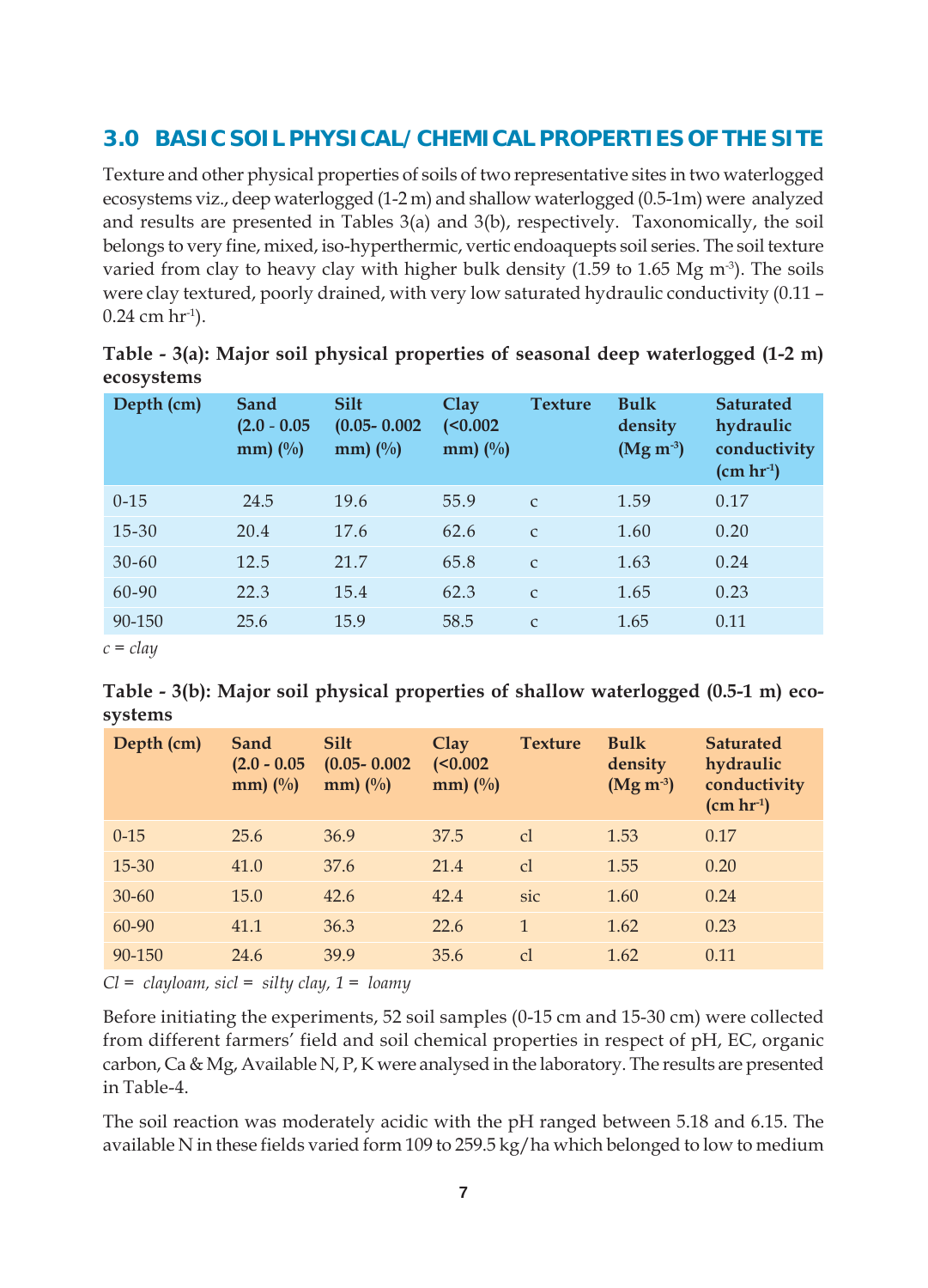category. The available phosphorous ranged between 10.21 to 20-56 kg/ha. The available potassium was also in the medium range category which varied from 95-195 kg/ha. No salt problem was detected in the soil profile and the highest electrical conductivity of 1 d S  $m<sup>1</sup>$ was observed at 0.15–0.30 m soil depth. The organic carbon status of the soils was moderately high which ranged between 0.45-1.75 %.

| <b>S1. No.</b>  | pH       |           |          | $EC$ (dsm <sup>1</sup> ) | Organic  | carbon $(\% )$ | Ca & Mg<br>(meq/100g) |           | (Kg/ha)  | Avail. N |          | Avail. P<br>(Kg/ha) | Avail. K<br>(Kg/ha) |           |
|-----------------|----------|-----------|----------|--------------------------|----------|----------------|-----------------------|-----------|----------|----------|----------|---------------------|---------------------|-----------|
|                 | $0 - 15$ | $15 - 30$ | $0 - 15$ | $15 - 30$                | $0 - 15$ | $15 - 30$      | $0 - 15$              | $15 - 30$ | $0 - 15$ | 15-30    | $0 - 15$ | $15 - 30$           | $0 - 15$            | $15 - 30$ |
| F1              | 5.73     | 5.90      | 0.44     | 0.66                     | 0.87     | 1.10           | 0.45                  | 0.75      | 145.6    | 148.6    | 12.48    | 19.65               | 113.4               | 145.6     |
| F <sub>2</sub>  | 5.65     | 5.80      | 0.76     | 0.86                     | 0.95     | 0.70           | 0.25                  | 0.48      | 205.2    | 178.6    | 12.69    | 10.21               | 120.5               | 115.5     |
| F <sub>3</sub>  | 5.55     | 4.71      | 0.47     | 0.56                     | 0.80     | 0.65           | 0.18                  | 0.95      | 143.6    | 205.5    | 14.50    | 15.07               | 95.5                | 110.10    |
| F4              | 5.98     | 5.18      | 0.57     | 0.69                     | 0.75     | 0.90           | 0.25                  | 0.46      | 145.0    | 194.2    | 16.25    | 14.09               | 115.5               | 154.40    |
| F <sub>5</sub>  | 5.60     | 6.05      | 1.06     | 1.05                     | 1.15     | 1.05           | 0.20                  | 0.65      | 109.4    | 174.4    | 13.92    | 16.03               | 124.9               | 119.55    |
| F <sub>6</sub>  | 5.65     | 6.15      | 0.89     | 0.75                     | 1.05     | 0.96           | 0.16                  | 0.82      | 146.6    | 136.8    | 12.98    | 10.65               | 123.34              | 154.67    |
| F7              | 6.12     | 5.60      | 0.45     | 0.80                     | 0.86     | 0.95           | 0.17                  | 0.45      | 240.2    | 201.6    | 12.80    | 19.2                | 97.23               | 98.22     |
| F <sub>8</sub>  | 5.60     | 5.50      | 0.60     | 0.90                     | 0.80     | 0.85           | 0.15                  | 0.25      | 215.6    | 210.8    | 14.56    | 15.7                | 149.14              | 120.07    |
| F <sub>9</sub>  | 5.70     | 5.70      | 0.90     | 0.85                     | 0.65     | 1.05           | 0.18                  | 0.65      | 220.6    | 194.7    | 15.29    | 17.9                | 185.15              | 191.38    |
| F10             | 5.95     | 5.50      | 0.60     | 0.85                     | 0.60     | 0.75           | 0.20                  | 0.25      | 148.0    | 144.5    | 16.42    | 18.6                | 110.29              | 119.55    |
| F11             | 5.80     | 6.10      | 0.48     | 0.84                     | 0.75     | 0.75           | 0.22                  | 0.45      | 225.6    | 238.5    | 10.28    | 20.50               | 123.34              | 154.67    |
| F12             | 5.85     | 5.40      | 1.05     | 0.75                     | 0.60     | 0.70           | 0.42                  | 0.40      | 245.2    | 220.6    | 12.69    | 12.21               | 97.23               | 105.8     |
| F <sub>13</sub> | 6.15     | 5.20      | 0.40     | 0.85                     | 0.75     | 0.96           | 0.48                  | 0.55      | 210.6    | 218.2    | 14.56    | 22.12               | 149.14              | 125.5     |
| F14             | 6.40     | 6.10      | 0.65     | 0.74                     | 0.80     | 0.85           | 0.65                  | 0.45      | 230.0    | 215.2    | 16.29    | 18.12               | 185.15              | 190.3     |
| F <sub>15</sub> | 5.85     | 5.10      | 0.66     | 0.5                      | 0.86     | 0.50           | 0.38                  | 0.40      | 186.4    | 205.1    | 12.42    | 16.15               | 110.29              | 120.55    |
| F <sub>16</sub> | 5.75     | 5.25      | 0.65     | 0.55                     | 0.90     | 0.60           | 0.40                  | 0.75      | 245.6    | 240.5    | 10.28    | 14.65               | 123.34 124.67       |           |
| F17             | 5.90     | 5.40      | 0.80     | 0.80                     | 0.95     | 0.75           | 0.28                  | 0.90      | 200.5    | 220.9    | 12.69    | 20.20               | 107.23              | 105.22    |
| F <sub>18</sub> | 5.80     | 6.10      | 0.95     | 0.85                     | 1.10     | 0.80           | 0.34                  | 0.45      | 259.5    | 275.5    | 20.56    | 14.07               | 140.25              | 125.07    |
| F19             | 5.60     | 6.80      | 0.60     | 0.64                     | 1.10     | 0.95           | 0.25                  | 0.45      | 212.0    | 204.2    | 16.29    | 17.09               | 105.24 115.5        |           |
| F <sub>20</sub> | 5.55     | 6.15      | 0.65     | 0.75                     | 0.96     | 0.50           | 0.4                   | 0.6       | 256.5    | 204.4    | 10.42    | 9.05                | 132.29              | 129.8     |
| F <sub>21</sub> | 4.85     | 6.10      | 0.45     | 0.45                     | 0.85     | 0.76           | 0.3                   | 0.4       | 275.8    | 246.8    | 14.28    | 8.65                | 105.34              | 150.8     |
| F <sub>22</sub> | 5.65     | 5.95      | 0.58     | 0.25                     | 1.10     | 0.55           | 0.36                  | 0.6       | 200.5    | 225.6    | 12.89    | 11.06               | 98.75               | 102.5     |
| F <sub>23</sub> | 5.60     | 6.10      | 0.48     | 0.65                     | 0.55     | 0.45           | 0.15                  | 0.45      | 175.6    | 209.2    | 11.16    | 13.07               | 140.2               | 145.5     |
| F24             | 5.75     | 5.55      | 0.69     | 0.55                     | 0.65     | 0.70           | 0.15                  | 0.16      | 272.0    | 159.2    | 15.29    | 14.15               | 185.2               | 195.38    |
| F <sub>25</sub> | 6.05     | 5.40      | 0.55     | 0.50                     | 1.05     | 0.84           | 0.15                  | 0.6       | 245.8    | 172.4    | 17.89    | 16.15               | 110.3               | 120.55    |
| F <sub>26</sub> | 5.55     | 6.05      | 0.60     | 0.51                     | 1.10     | 0.65           | 0.16                  | 0.6       | 208.4    | 214.8    | 18.42    | 15.5                | 119.4               | 120.55    |

# **4.0WATER QUALITY**

Water samples of different ponds were collected and important physico-chemical characteristics were analyzed in the DWM laboratory. Based on the results, suitable cropping/farming systems were suggested. The results of water quality analysis are given in Table 5(a). Study revealed that use of pond water as irrigation was safe because electrical conductivity values were lower  $(0.20 \text{ to } 1.10 \text{ dS/m})$  than that of the critical

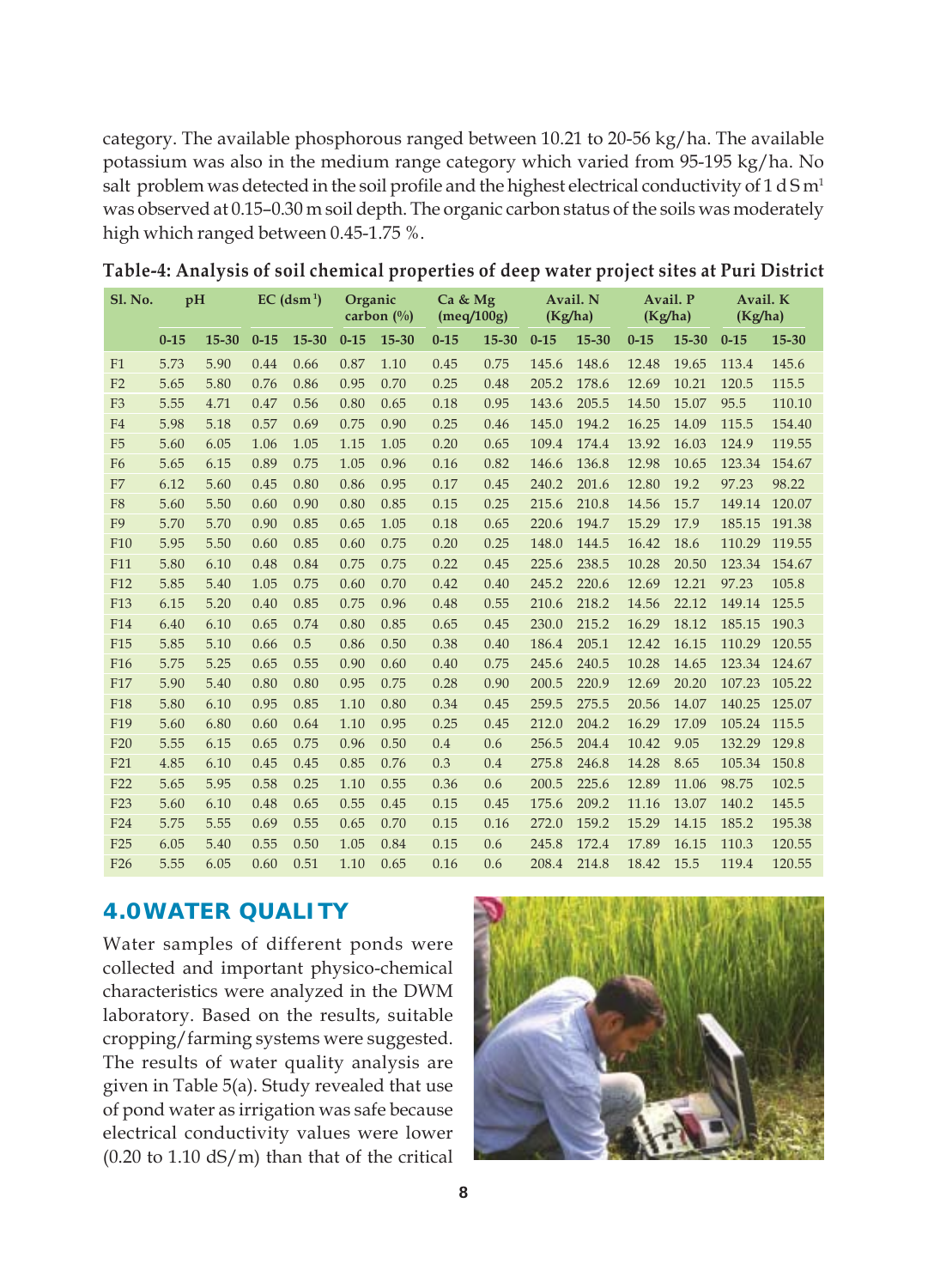limit (4.0 dS/m). In one pond (pond6), the electrical conductivity and Na were excessively higher with the values being  $3.\overline{8}$  dS/m and  $531.25$  Mg/l, respectively, which might be due to localized presence of Na in strip.

The water quality of 4 tube wells was also analyzed and it was found that the electrical conductivity of one tube well was high with the values being 3.2 dS/m. Conjunctive use of this tube well water with fresh water is suggested for irrigation purpose. The water from other tubewell was safe to use for irrigation.

|               |  | Table – 5(a): Results of water quality analysis of different ponds constructed at Alisha |  |
|---------------|--|------------------------------------------------------------------------------------------|--|
| village, Puri |  |                                                                                          |  |

| <b>Sources</b>     | <b>EC</b> | pH   | Ca<br>(Mg/l) | Mg<br>(Mg/l) | C <sub>1</sub><br>(Mg/l) | SO <sub>4</sub><br>(Mg/l) | K<br>(Mg/l) | Na<br>(Mg/l) |
|--------------------|-----------|------|--------------|--------------|--------------------------|---------------------------|-------------|--------------|
| Pond1              | 0.20      | 6.90 | 0.0          | 0.156        | 0.070                    |                           | 0.67        | 35.17        |
| Pond <sub>2</sub>  | 0.70      | 6.90 | 0.12         | 0.260        | 0.126                    | 7.41                      | 4.28        | 61.28        |
| Pond <sub>3</sub>  | 1.10      | 7.10 | 0.23         | 0.124        | 0.030                    | -                         | 2.12        | 70.9         |
| Pond4              | 0.90      | 6.90 | 0.10         | 0.140        | 0.125                    | 9.43                      | 4.50        | 45.9         |
| Pond <sub>5</sub>  | 1.20      | 6.50 | 0.15         | 0.340        | 0.234                    | 10.20                     | 9.32        | 40.5         |
| Pond <sub>6</sub>  | 3.80      | 6.40 | 0.55         | 1.04         | 0.973                    | 33.40                     | 10.5        | 531.25       |
| Pond <sub>7</sub>  | 0.85      | 6.85 | 0.138        | 0.115        | 0.068                    | 1.62                      | 1.2         | 32.3         |
| Pond <sub>8</sub>  | 1.23      | 6.75 | 0.154        | 0.212        | 0.102                    | 2.35                      | 1.53        | 20.5         |
| Pond9              | 1.10      | 7.05 | 0.169        | 0.210        | 0.036                    | 2.04                      | 2.34        | 35.3         |
| Pond <sub>10</sub> | 0.95      | 6.85 | 0.145        | 0.146        | 0.138                    | 1.88                      | 3.86        | 48.5         |

*Pond1 = Pandav Pradhan, Pond 2-= Jagabandhu Swain, F Pond 3 = Sarbeswar Pradhan Pond 4 = Indramani Jena, Pond 5= Indramani Swain , Pond 6 = Prabhakar Biswal, Pond7 = Pandav Biswal, Pond8-= Prafulya Sahoo, Pond9 = Sibanarayan Mohanty, Pond10 = Chandramani Sahoo*

| <b>Sources</b>      | <b>EC</b> | pH   | Ca<br>(Mg/l) | Mg<br>(Mg/l) | C <sub>1</sub><br>(Mg/l) | SO <sub>4</sub><br>(Mg/l) | К<br>(Mg/l) | Na<br>(Mg/l) |
|---------------------|-----------|------|--------------|--------------|--------------------------|---------------------------|-------------|--------------|
| Open well           | 1.00      | 6.65 | 0.12         | 0.27         | 0.253                    | $\overline{\phantom{0}}$  | 3.57        | 93.87        |
| Tubewell 1          | 2.20      | 6.95 | 0.35         | 0.254        | 0.190                    | $\overline{a}$            | 2.35        | 240.50       |
| Tubewell 2          | 1.10      | 6.90 | .090         | 0.298        | 0.145                    | 2.41                      | 3.45        | 161.28       |
| Drainage<br>channel | 2.10      | 7.40 | 0.306        | 0.49         | 0.479                    | 10.16                     | 9.0         | 187.5        |
| Tubewell 3          | 3.20      | 7.21 | 0.705        | 1.10         | 0.875                    | 0.32                      | 2.98        | 330.25       |
| Tubewell 4          | 1.05      | 7.0  | 0.345        | 1.01         | 0.565                    | 0.12                      | 3.45        | 223.4        |

**Table - 5(b): Results of water quality analysis of different available water sources in the study area**

*Tubewell 1= Dhruba Charan Pradhan (Alisa), Tubewell 2 =Brajabandhu Swain (Talajanga), Tubewell 3 = Laxman Mahapatra (Alisa), Tubewell 4 = Indramani Sahoo*

# **4.0 CULTIVATION OF DEEP WATER RICE**

In the deepwater ecosystem (0.5-2.5 m depth) normal lowland rice varieties fail to grow successfully. Prolonged waterlogging for most part of the crop growth reduces tillering and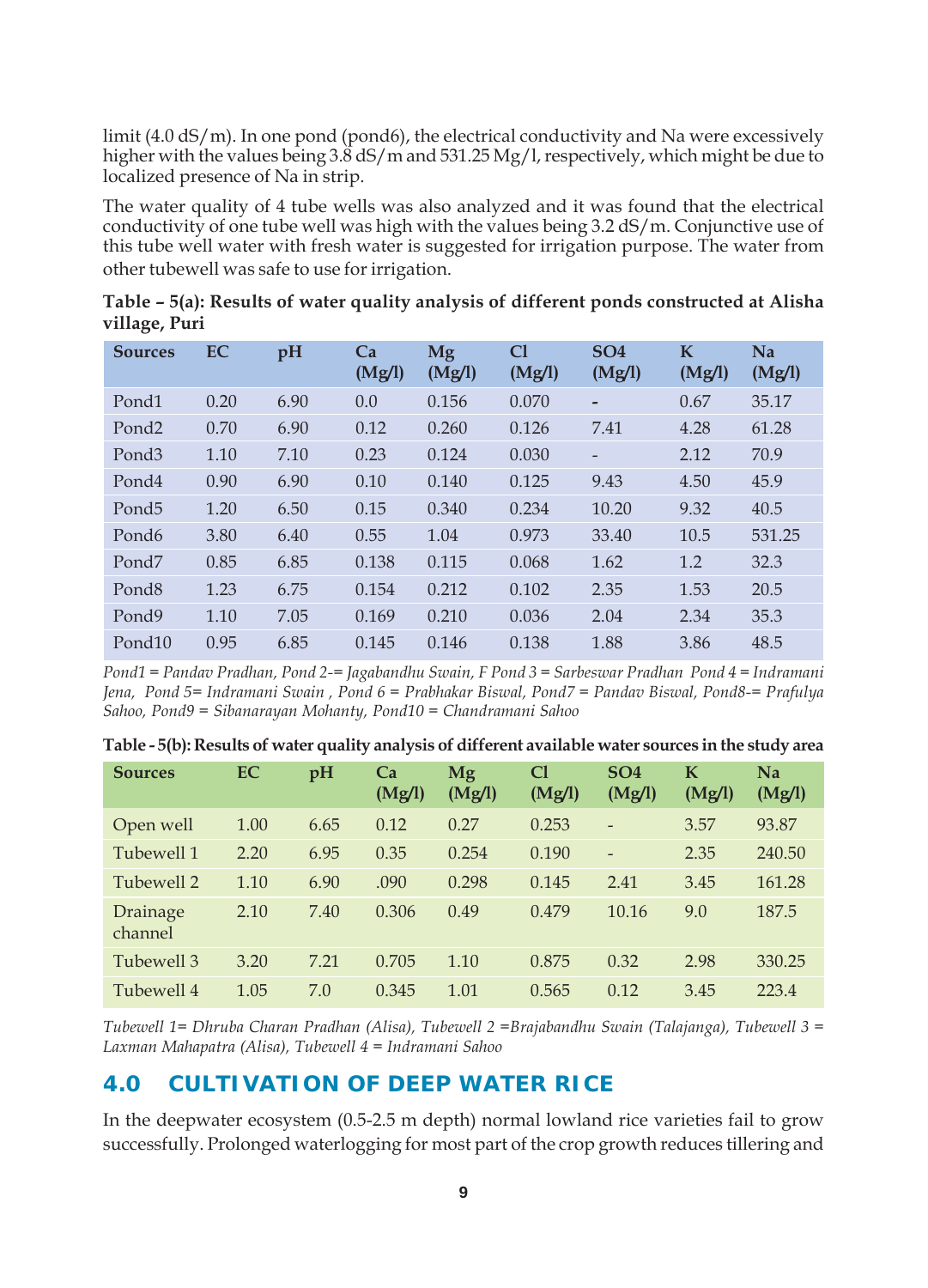normal growth of the rice crop, somtimes flash flood inundates in standing crop for 8-10 days at a stretch, resulting in mortality. To overcome that problem, DWR varieties were introduced in the seasonal waterlogged areas. These DWR varieties have to adopt more complex ecosystem than those of rice of other ecosystem, which changes from rainfed upland conditions with drought in the early growth stages to a deeply flooded condition with variable flooding patterns during the rest of the growth cycle. Deepwater rice grows under rainfed dry land conditions for 1-1.5 months before the onset of flood, when plant produces basal tillers. With inundation, the plant becomes an emergent microphyte and grows in an aquatic environment for the remaining 3-4 months of its life. Nodal roots absorb nitrogen, phosphorous and probably other nutrients from floodwater. Stem elongation is stimulated by partial submergence; it results from cell division and elongation of cells in the control of two complementary genes.

#### **5.1 Performance of DWR varieties in waterlogged situation.**

Based on earlier study it was revealed that if flood comes before 2nd week of August, the farmers may not obtain any yield even from deep water rice (DWR). It was found that due to late season peak flood in 2007 and 2009, DWR produced more yield than that of local. The performance three DWR varieties viz., 'Hangseswari', 'Ambika', 'Saraswati' was compared with that of local variety ' Bankei' at Alsiha village (D3 location) where average flooding depth was >1.2 m from second week of August. The deepwater rice varieties were sown (spacing: 25 cm x 15 cm) in the first week of June with the pre-monsoon shower. The fertilizer dose of 30:20:20 was applied as basal. The comparison of crop growth attributes and yields of deepwater rice varieties with local one (Bankei) are given in Table-6.

| Plant attributes      |      | Hangseswari<br>(DWR) |      |      | Ambika<br>(DWR) |      |           | Saraswati<br>(DWR) |      |      | Bankei (Local) |      |
|-----------------------|------|----------------------|------|------|-----------------|------|-----------|--------------------|------|------|----------------|------|
|                       | 2007 | 2008                 | 2009 | 2007 | 2008            |      | 2009 2007 | 2008               | 2009 | 2007 | 2008           | 2009 |
| Crop Height (cm)      | 190  | 182                  | 190  | 180  | 175             | 182  | 175       | 170                | 176  | 160  | 155            | 165  |
| Tillers/ $m2$         | 290  | 270                  | 276  | 284  | 272             | 276  | 280       | 277                | 273  | 175  | 180            | 189  |
| Plant/m <sup>2</sup>  | 28   | 26                   | 27   | 27   | 25              | 24   | 27        | 25                 | 27   | 12   | 14             | 14   |
| LAI                   | 3.9  | 3.1                  | 3.2  | 3.7  | 3.2             | 3.3  | 3.8       | 3.2                | 3.4  | 2.6  | $2.4-$         | 2.5  |
| Panicles/ $m2$        | 266  | 236                  | 251  | 243  | 231             | 245  | 252       | 228                | 251  | 100  | 89             | 108  |
| Grain yield<br>(t/ha) | 2.35 | 1.85                 | 2.45 | 2.0  | 1.6             | 2.1  | 2.10      | 1.3                | 2.3  | 0.85 | 0.45           | 1.0  |
| Straw yield<br>(t/ha) | 9.25 | 7.35                 | 9.14 | 9.15 | 9.24            | 8.75 | 9.20      | 8.95               | 8.55 | 6.95 | 6.67           | 6.50 |

#### **Table-6: Comparison of crop growth attributes and yields of deepwater rice varieties with local cultivar**

*DWR= Deep Water Rice*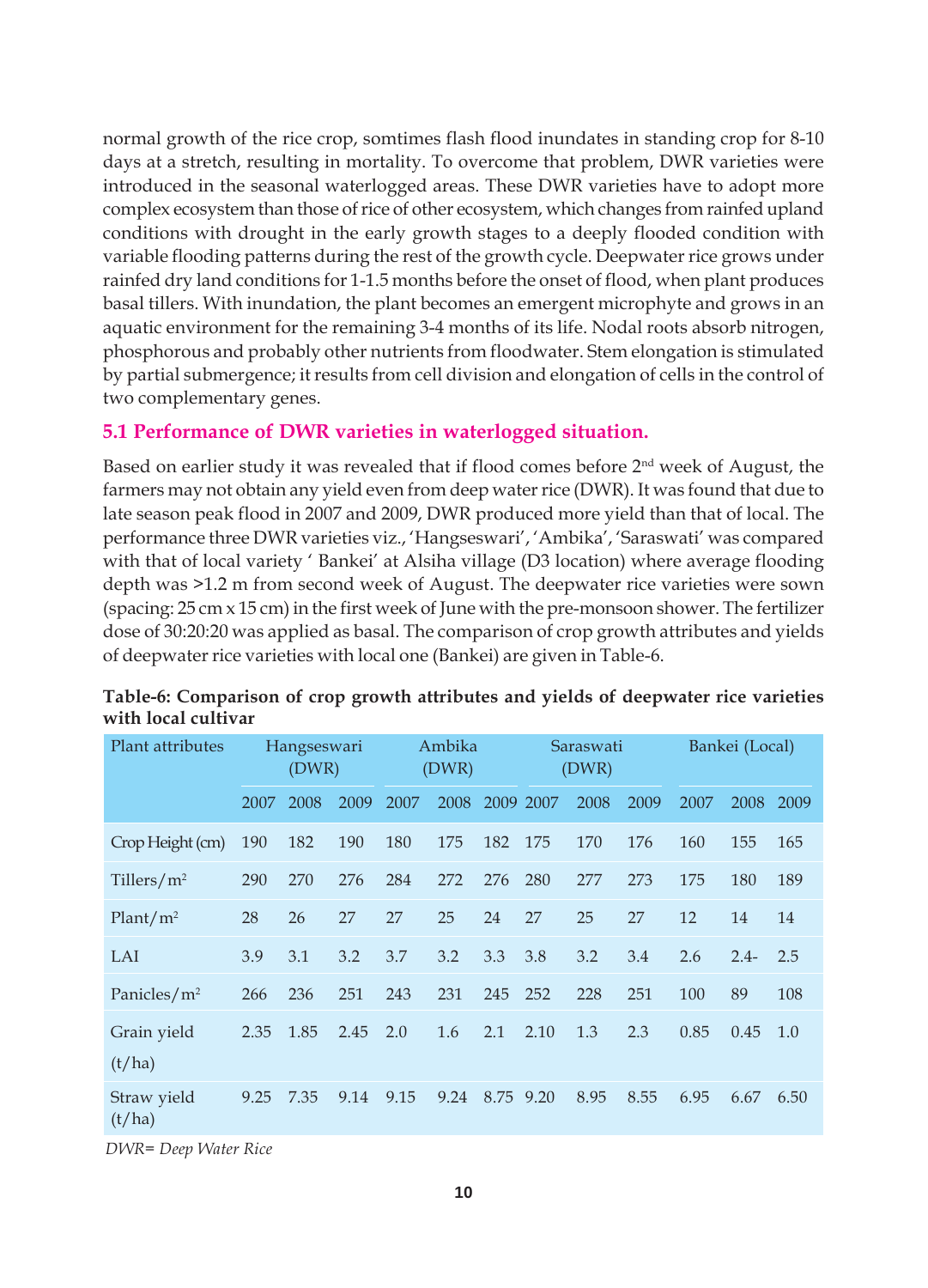

**5.2 Seasonal variation of crop growth and yield of DWR varieties in relation to flooding depth**

The crop was grown in line (spacing: plant to plant distance 15 cm, row to row distance 25 cm) in three different waterlogged ecologies viz., shallow (D<sub>1</sub>) (0.60 – 0.80 m), medium (D<sub>2</sub>) (0.8-1.2 m) and deep flooded (D<sub>3</sub>) ( $>$  1.2 m). Study revealed that crop performs well when water accumulation depth was less than 1.5 m. After onset of peak monsoon, the flood occurred in the second week of August and crop remained submerged for 7 days in Alisha and Churali villages. In  $D_1$  ecology the "Hangseswari" variety recorded 2.3 to 2.71 t/ha

| Fields         |                | $D_3$ location<br>(village-Alisha) |                          |         | $D2$ location<br>(village-Churali) |             | $D_1$ location<br>(village - Talajanga) |      |         |  |  |
|----------------|----------------|------------------------------------|--------------------------|---------|------------------------------------|-------------|-----------------------------------------|------|---------|--|--|
|                | $V_{\text{L}}$ | $\rm V,$                           | $V_{\rm a}$              | $V_{1}$ | V,                                 | $V_{\rm a}$ | $V_{1}$                                 | V,   | $V_{3}$ |  |  |
| $F_{1}$        | 1.42           | 1.32                               | 0.58                     | 1.82    | 1.72                               | 0.88        | 2.87                                    | 2.45 | 1.23    |  |  |
| $F_{2}$        | 1.05           | 1.10                               | 0.54                     | 1.71    | 1.55                               | 0.95        | 2.91                                    | 2.55 | 1.34    |  |  |
| F <sub>3</sub> | 1.11           | 1.05                               | $\overline{\phantom{0}}$ | 1.60    | 1.65                               | 0.79        | 2.91                                    | 2.75 | 1.56    |  |  |
| F <sub>4</sub> | 1.10           | 1.08                               | 0.78                     | 1.55    | 1.60                               | 1.12        | 2.85                                    | 2.45 | 1.35    |  |  |
| F <sub>5</sub> | 1.11           | 1.04                               | 0.67                     | 1.40    | 1.35                               | 1.16        | 2.75                                    | 2.50 | 1.50    |  |  |

**Table-7(a): Comparison of yields (t/ha) of deepwater rice varieties with local cultivar at different waterlogged ecologies in 2007**

 $V_1$ <sup>=</sup> 'Hangseswari' ;  $V_2$  = 'Saraswati' ;  $V_3$  = 'local (Bankei)'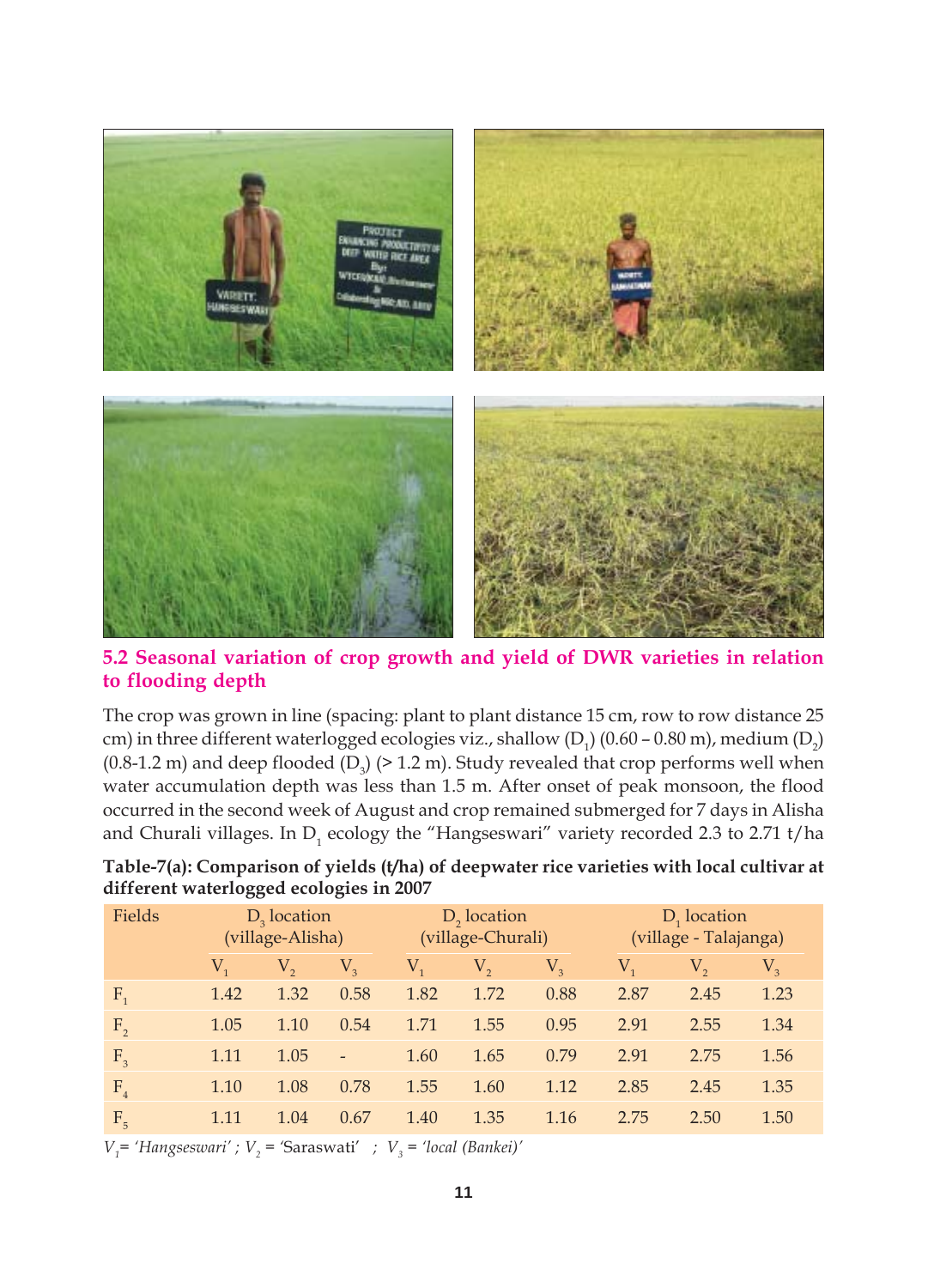| Fields         |      | D <sub>3</sub> location<br>(village-Alisha) |      |      | D <sub>2</sub> location<br>(village-Churali) |      | D1 location<br>(village-Talajanga) |      |      |  |
|----------------|------|---------------------------------------------|------|------|----------------------------------------------|------|------------------------------------|------|------|--|
|                | V1   | V2                                          | V3   | V1   | V <sub>2</sub>                               | V3   | V1                                 | V2   | V3   |  |
| F1             | 1.15 | 1.14                                        | 0.54 | 1.50 | 1.4                                          | 0.80 | 2.20                               | 2.05 | 1.25 |  |
| F <sub>2</sub> | 1.05 | 1.20                                        | 0.60 | 1.54 | 1.35                                         | 0.82 | 2.24                               | 2.24 | 1.35 |  |
| F <sub>3</sub> | 1.10 | 1.25                                        | 0.74 | 1.46 | 1.50                                         | 0.70 | 2.49                               | 2.43 | 1.35 |  |
| F4             | 1.20 | 1.12                                        | 0.57 | 1.50 | 1.45                                         | 0.95 | 2.35                               | 2.36 | 1.40 |  |
| F <sub>5</sub> | 1.12 | 1.10                                        | 0.77 | 1.38 | 1.44                                         | 1.10 | 2.30                               | 2.25 | 1.32 |  |

**Table-7(b): Comparison of yields (t/ha) of deepwater rice varieties with local cultivar at different waterlogged ecologies in 2008**

**Table-7(c): Comparison of yields (t/ha) of deepwater rice varieties with local cultivar at different waterlogged ecologies in 2009**

| Farmers<br>fields |      | D3 location<br>(village-Alisha) |      |      | D <sub>2</sub> location<br>(village-Churali) |      | D1 location<br>(village-Talajanga) |      |      |  |  |
|-------------------|------|---------------------------------|------|------|----------------------------------------------|------|------------------------------------|------|------|--|--|
|                   | V1   | V2                              | V3   | V1   | V2                                           | V3   | V1                                 | V2   | V3   |  |  |
| F1                | 1.34 | 1.45                            | 0.61 | 1.90 | 1.75                                         | 0.89 | 3.21                               | 2.86 | 1.45 |  |  |
| F <sub>2</sub>    | 1.15 | 1.25                            | 0.57 | 1.82 | 1.70                                         | 0.98 | 2.72                               | 2.67 | 1.46 |  |  |
| F <sub>3</sub>    | 1.21 | 1.21                            | 0.60 | 2.05 | 1.75                                         | 0.85 | 2.87                               | 2.65 | 1.58 |  |  |
| F4                | 1.20 | 1.32                            | 0.71 | 1.85 | 1.81                                         | 0.90 | 2.78                               | 2.81 | 1.48 |  |  |
| F <sub>5</sub>    | 1.40 | 1.41                            | 0.65 | 1.92 | 1.80                                         | 1.05 | 2.80                               | 2.67 | 1.44 |  |  |

yield in different farmers field. On the other hand, in the land ecology with more than 1.2 m depth, the yield ranged from 0.11 to 1.62 t/ha.

Poor grain yields of rice in waterlogged areas with more than 1.2 m depth might be due to limited supply of assimilates to the developing grains (sources limitation) and / or because of limited capacity of the reproductive organs to accept assimilates (sink capacity).

# **6.0 POND BASED FARMING SYSTEM**

# **6.1 Design of rainwater harvesting pond for development of pond based farming system in seasonal deep waterlogged areas**

During rainy season (June-September), 0.5-2.0 m depth of surface water accumulates due to saucer shaped land form of the region, high rainfall and poor drainage conditions. On the other hand lands becomes dry from December onwards after receding flood water.

Generally, 25-30% of the total field of a farmer can be converted for water harvesting pond to store rainwater. Rest of the field may be utilized for intensive crop cultivation with harvested water. The ponds were dug in inverted trapezoidal shape and side slope was 1:1, because soil texture was clay to heavy clay. The bund width should be sufficient enough to resist the horizontal and vertical pressure of stagnant water during flood period. Generally, minimum bund bottom width of 8 m and top width of 3.5 m are recommended. The height of the bund was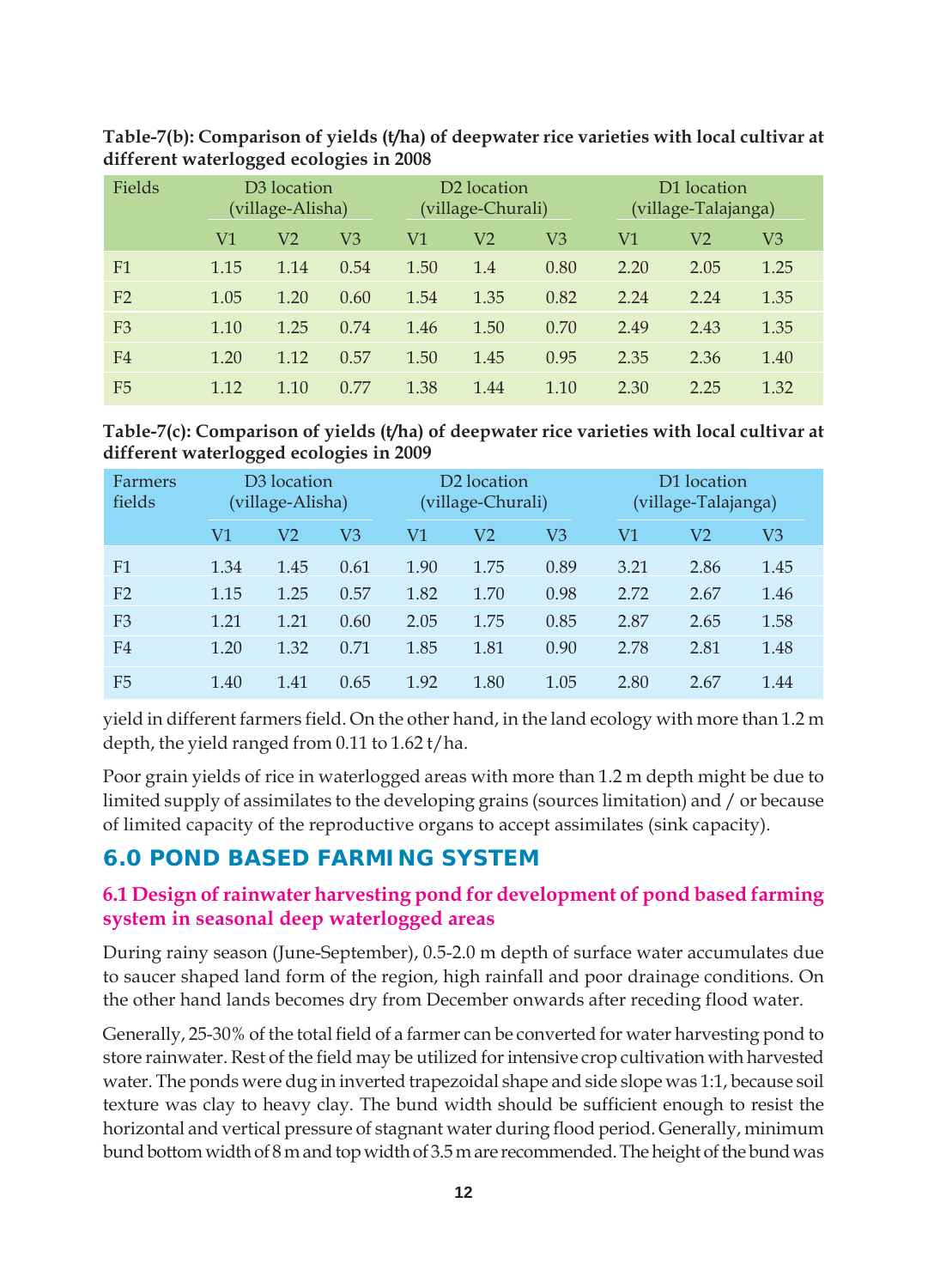determined by the flooding depth. Study revealed that maximum flooding depth of 2.5 m occured in saucer shaped flood prone coastal areas. Therefore, keeping a free board of 0.5 m, maximum 3 m bund height was maintained for water harvesting pond in flood prone study areas. Since pond bund remains under continuous stagnant water for 3 months, that portion was strengthened by dub grass matting. The depth of pond ranged range between 2-3 m depending upon the water requirement. But shallow depth should be avoided as it favours high evaporation losses. One or two inlet systems can be designed and constructed on two sides for capturing outside floodwater into the pond. The design parameters of the rainwater harvesting system (pond) is given in Fig. 3.

After designing the water harvesting structures (pond based farming system), ten such systems were constructed at Alisha village, Puri in ten different farmers' field (Table -8).



| Sl no.         | Farmers'<br>field | Volume of<br>excavated<br>area $(m^3)$ | <b>Positive</b><br>height of<br>harvested<br>water $(m)$ | <b>Harvested</b><br>Rain<br>water<br>$(m^3)$ | Evaporation<br>loss (Nov-<br>March),<br>$(m^3)$ | <b>Water</b> used<br>for agricul-<br>ture $(m^3)$ |
|----------------|-------------------|----------------------------------------|----------------------------------------------------------|----------------------------------------------|-------------------------------------------------|---------------------------------------------------|
| 1              | F1                | $32 \times 24 \times 2.1$              | 2.10                                                     | 3456                                         | 346                                             | 1467                                              |
| $\mathcal{P}$  | F <sub>2</sub>    | $32 \times 24 \times 2.3$              | 1.50                                                     | 3686                                         | 346                                             | 1459                                              |
| 3              | F <sub>3</sub>    | $22 \times 16 \times 2.1$              | 1.10                                                     | 1478                                         | 158                                             | 781                                               |
| $\overline{4}$ | F <sub>4</sub>    | $19 \times 16 \times 2.3$              | 1.45                                                     | 1307                                         | 137                                             | 520                                               |
| 5              | F <sub>5</sub>    | $32 \times 24 \times 2.3$              | 1.50                                                     | 2918                                         | 248                                             | 2523                                              |
| 6              | F6                | $32 \times 25 \times 2.3$              | 1.55                                                     | 3080                                         | 360                                             | 2256                                              |
| 7              | F7                | $40 \times 30 \times 2.5$              | 1.45                                                     | 4740                                         | 365                                             | 2525                                              |
| 8              | F <sub>8</sub>    | $40 \times 30 \times 2.5$              | 1.50                                                     | 4800                                         | 370                                             | 2670                                              |
| 9              | F <sub>9</sub>    | $40 \times 30 \times 2.5$              | 1.60                                                     | 4920                                         | 1385                                            | 2800                                              |
| 10             | F10               | $40 \times 30 \times 2.5$              | 2.00                                                     | 5400                                         | 402                                             | 2950                                              |

#### **Table-8: Rainwater harvesting capacity of different ponds**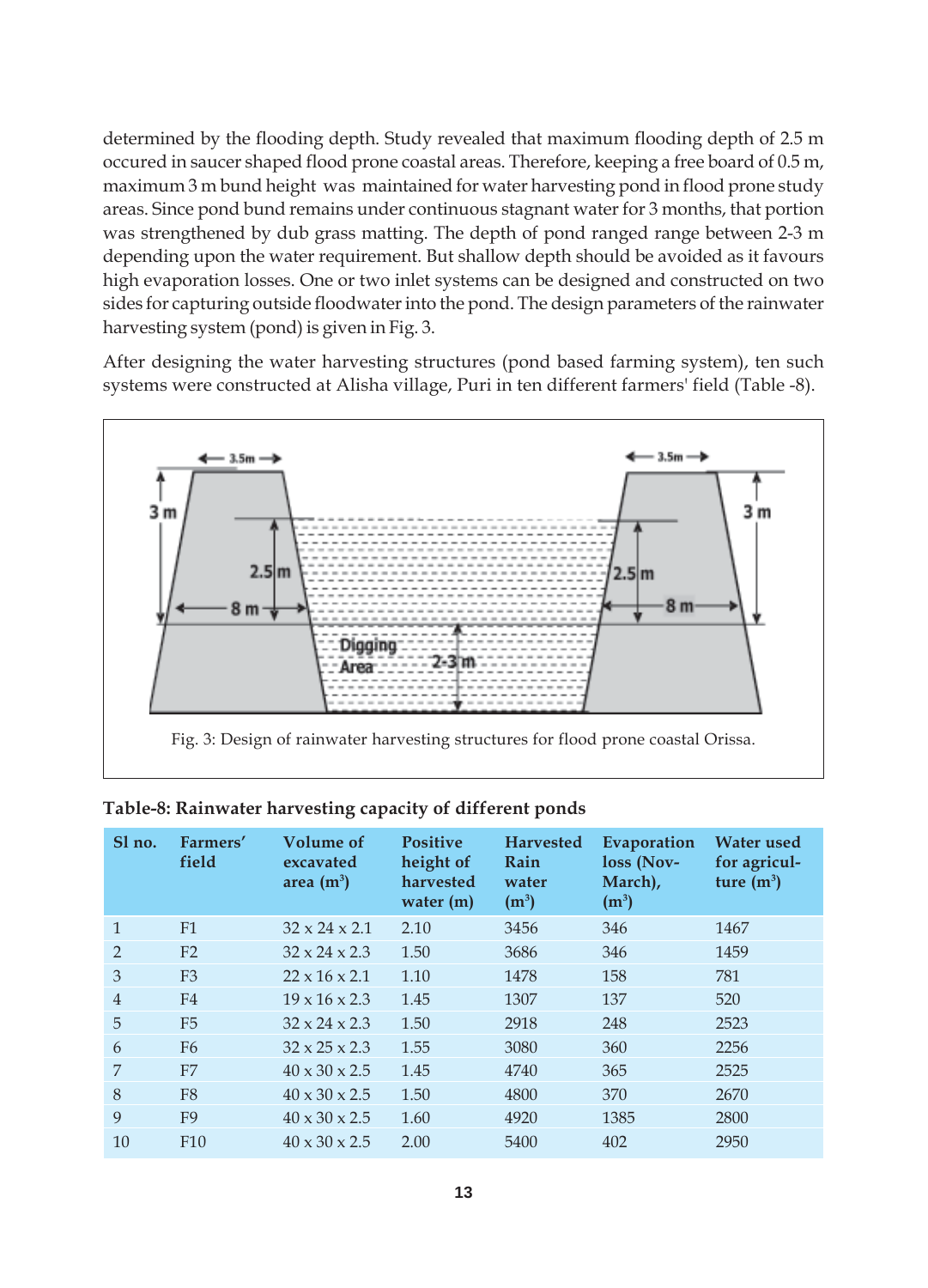The rainwater harvesting capacity, volume of excavated earth, positive height of harvested water and water utilized for providing supplemental irrigation are given in Table-8.

# **6.2 Volume of harvested water in different ponds**

The positive height of harvested water, pizeometric water depth and depth of digging of ponds are shown in Fig. -4. The positive height of harvested water and depth of digging of the pond determine the total harvested water depth. The groundwater table outside the ponds was also monitored using pizeometers. Study revealed that groundwater table depth was less than that of the digging depth (Fig.4), as a result chance of seepage loss from the pond is very less.



Fig. 4: Total depth of water harvested in different ponds

# **6.3 Growing of rice after receding flood water and contingent plan**

Farmers of this environmentally disadvantaged areas struggle to obtain food security from *kharif* rice. In case of early flood, the entire crop is damaged and farmers even don't get back their seeds. The rice production during rainy season in the seasonal flood prone areas of coastal Orissa, India is highly unstable which depends on the time and occurrence of flood. On the other hand, agro-edaphic conditions are suitable to grow rice in winter (post-flood period), but water scarcity is the major problem for cultivating rice in the season. But to obtain food security, farmers of the region is highly dependant on the rice cultivation. Considering the importance of rice cultivation and non-availability of water in rice production, a study was undertaken to assess the effects of rice establishment methods and irrigation management on crop growth and productivity of rice. The second rice crop will give food security to farmers and can be cultivated where land preparation immediately after receding flood is not possible for growing other high value crops like vegetables.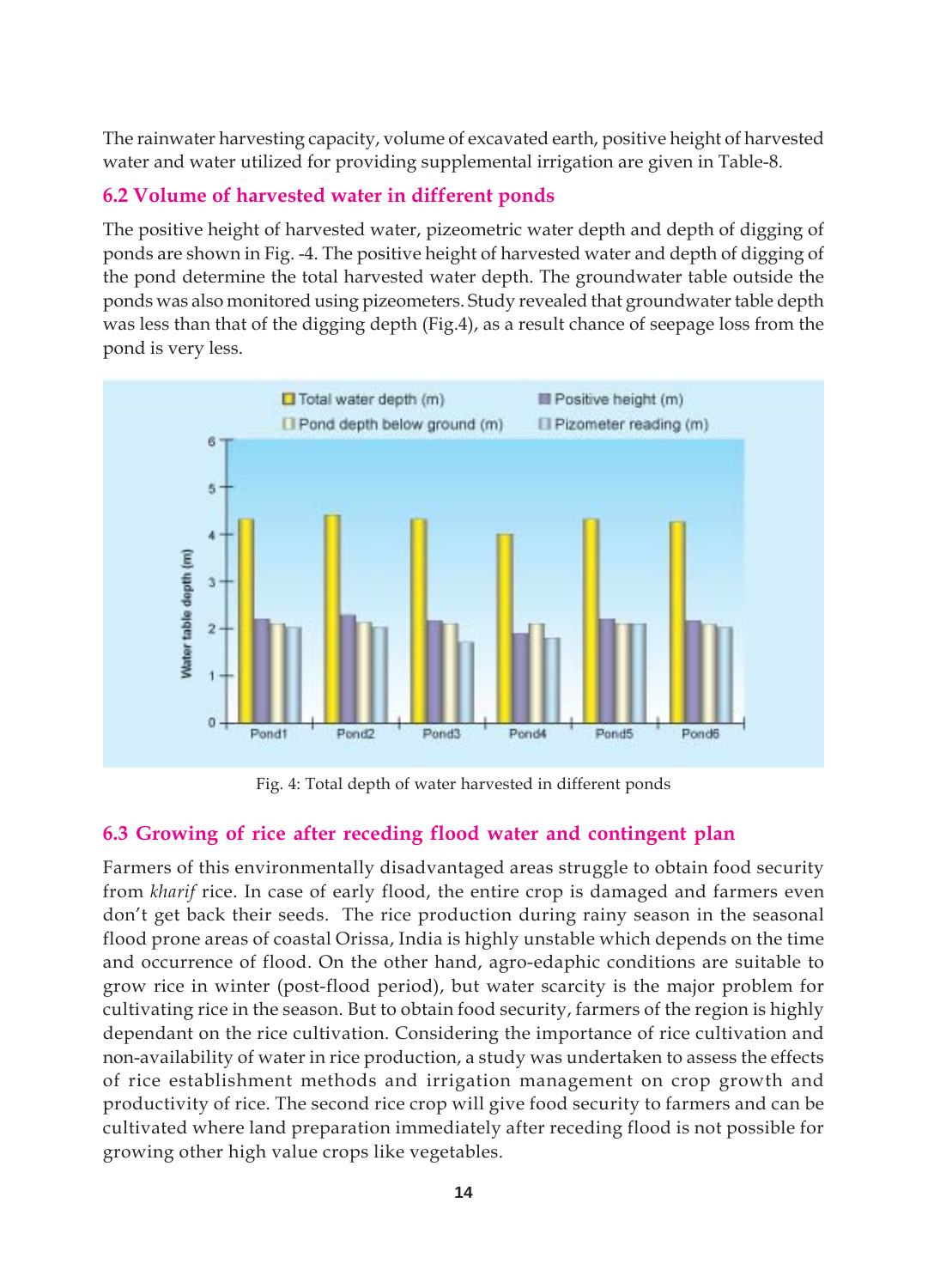In this study a medium duration, high yielding variety of 'Lalat' was grown in farmers' field with split plot design where 3 irrigations were assigned to the main plots and 3 methods of rice establishment were imposed in subplots. The three rice establishment methods were  $P_1$ (transplanted puddle rice),  $P_2$  (direct dry seeded broadcast),  $P_3$  (direct wet seeded broadcast followed by beushening). The 21 days' old seedlings were transplanted at 20cm x 15cm spacing. The three irrigations were  $\text{I}_1$  (continuously submerged),  $\text{I}_2$  (Irrigation after 2 days drying),  $I_3$  (Irrigation after 4 days of drying).

The dry weight of leaves, stems and panicles were determined separately after over drying for 3-5 days at 60<sup>°</sup>c until a constant weight is reached. Grain yields from an area of 1m  $x$ 1m were recorded and converted on hectare basis. The statistical analysis of the data was carried out using standard statistical techniques (Gomez and Gomez, 1984).

#### **Water balance**

The crop evapotranspiration (ETc) and percolation of water under different rice establishment and irrigation practices were computed by Drum technique of Dastance et al., (1966) and are presented in Table-9.

| <b>Treatments</b> | Irrigation<br>(mm) |                  |                  | Rainfall<br>(mm) |       | $ET_C$<br>(mm)   | Percolation<br>(mm) |         | $ET_c +$<br>percolation |                  |
|-------------------|--------------------|------------------|------------------|------------------|-------|------------------|---------------------|---------|-------------------------|------------------|
|                   | $Y_1$              | $\mathbf{Y}_{2}$ | $\mathbf{Y}_{1}$ | $\mathbf{Y}_{2}$ | $Y_1$ | $\mathbf{Y}_{2}$ | $Y_1$               | $Y_{2}$ | $\mathbf{Y}_{1}$        | $\mathbf{Y}_{2}$ |
| $P_1I_1$          | 1020               | 1015             | 154              | 167              | 720   | 705              | 410                 | 420     | 1130                    | 1125             |
| $P_1I_2$          | 835                | 945              | 154              | 167              | 720   | 705              | 380                 | 395     | 1100                    | 1100             |
| $P_1I_3$          | 739                | 755              | 154              | 167              | 720   | 705              | 330                 | 345     | 1050                    | 1050             |
| $P_2I_1$          | 705                | 610              | 154              | 167              | 720   | 705              | 255                 | 268     | 975                     | 973              |
| $P_2I_2$          | 569                | 595              | 154              | 167              | 720   | 705              | 227                 | 245     | 947                     | 950              |
| $P_2I_3$          | 525                | 575              | 154              | 167              | 720   | 705              | 205                 | 235     | 925                     | 940              |
| $P_3I_1$          | 738                | 730              | 154              | 167              | 720   | 705              | 386                 | 395     | 1106                    | 1100             |
| $P_3I_2$          | 615                | 620              | 154              | 167              | 720   | 705              | 365                 | 380     | 1085                    | 1085             |
| $P_3I_3$          | 585                | 570              | 154              | 167              | 720   | 705              | 350                 | 370     | 1070                    | 1075             |

**Table-9: Water balance of** *rabi* **rice (cv. Lalat) under different management practices**

#### **Crop growth and yield attributes under different rice establishment and irrigation practices.**

Among growth attributes, the difference of the 1000 grain weight of rice grain are not statistically significant in different rice establishment methods and irrigation regimes. Averaged over irrigation methods, highest number of panicles per  $m<sup>2</sup>$  was observed in transplanted puddled  $rice(P1)$ , followed by direct wet seeded broadest  $(P_3)$  and the lowest value was registered in direct dry seeded broadcast ( $P_2$ ) (Table-10). Irrigation regime also had significant effect on panicle/m<sup>2</sup>, H.I and grain yield. The minimum values were obtained in  $I_3$ . The highest value of H.I was observed in  $(P_1)$  followed by  $P_3$  and  $P_2$ . The planting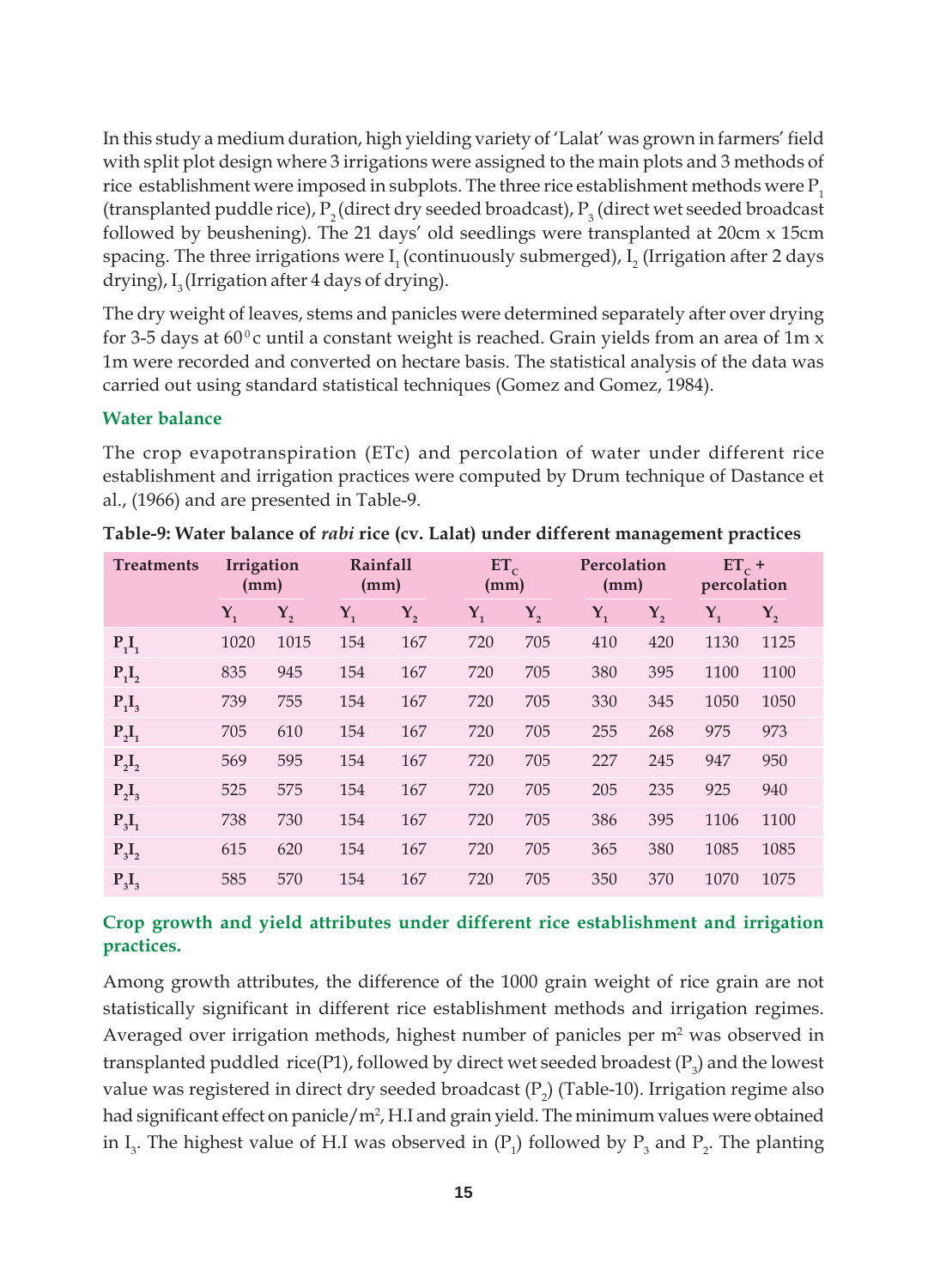method had no significant influence on test weight. The  $\mathrm{P_{1}}$  treatment had the highest average grain yield (5100-5250 kg/ha) under  $I_i$  regime.

Average over irrigation regimes, the yield reduction in  $\rm P_2$  was 7.56% as compared to  $\rm P_1$ . In each planting technique irrigation water input affected the grain yield significantly. Average across planting methods, the yield reduction in  $\mathrm{I}_\mathrm{2}$  and  $\mathrm{I}_\mathrm{3}$  was 7.74 and 15.2%, respectively as compared to  $I_1$ .

| <b>Treatments</b> |     | Plant<br>height (cm) | Panicles/m2 |                | <b>Harvest</b><br>Index |                | 1000-grain<br>weight |                | Yield<br>(kg/ha) |                |  |
|-------------------|-----|----------------------|-------------|----------------|-------------------------|----------------|----------------------|----------------|------------------|----------------|--|
|                   | Y1  | Y2                   | Y1          | Y <sub>2</sub> | Υ1                      | Y <sub>2</sub> | Y1                   | Y <sub>2</sub> | Y1               | Y <sub>2</sub> |  |
| $I_1P_1$          | 119 | 120                  | 329         | 342            | 0.4                     | 0.41           | 24.5                 | 23.8           | 5220             | 5100           |  |
| $I_2P_1$          | 117 | 122                  | 319         | 329            | 0.38                    | 0.39           | 24.6                 | 24.6           | 4850             | 4810           |  |
| $I_3P_1$          | 118 | 121                  | 285         | 296            | 0.35                    | 0.36           | 25.4                 | 25.1           | 4450             | 4510           |  |
| $I_1P_2$          | 110 | 117                  | 220         | 229            | 0.30                    | 0.37           | 24.9                 | 24.3           | 4020             | 3950           |  |
| $I_2P_2$          | 111 | 112                  | 202         | 205            | 0.26                    | 0.26           | 24.5                 | 25.2           | 3620             | 3600           |  |
| $I_3P_2$          | 112 | 110                  | 190         | 185            | 0.23                    | 0.22           | 24.1                 | 23.9           | 3330             | 3250           |  |
| $I_1P_3$          | 114 | 114                  | 296         | 290            | 0.28                    | 0.29           | 25.1                 | 24.6           | 4750             | 4550           |  |
| $I_2P_3$          | 115 | 115                  | 270         | 272            | 0.24                    | 0.25           | 25.1                 | 25.2           | 4405             | 4250           |  |
| $I_3P_3$          | 114 | 115                  | 248         | 245            | 0.20                    | 0.27           | 25.2                 | 25.1           | 4280             | 4110           |  |

**Table-10: Crop growth and yield attributes of** *rabi* **rice (cv. Lalat) under different rice establishment and irrigation practices**

*L.S.D (0.01): Irrigation : 33.28 Planting method: 24.55, Irrigation x planting method: 42.33 for grain yield*

#### **Water productivity**

Water productivity (net) was calculated as the cost of produce per unit amount of water used for evaporation or per unit area  $(NWP_1)$  or cost obtained per unit amount of water required for evaporation and percolation losses.  $(\mathrm{NWP}_2)$ .

|                      | Table-11: Water productivity <i>rabi</i> rice (cv. Lalat) in different rice establishment and |  |  |  |
|----------------------|-----------------------------------------------------------------------------------------------|--|--|--|
| irrigation practices |                                                                                               |  |  |  |

| Treat-<br>ments | <b>Gross</b><br>return<br>(Rs/ha)           | Cost of<br>cultivation<br>(Rs/ha) |                   | Net returns<br>(Rs/ha) |                     | ET<br>(mm) | $ET +$<br>percolation<br>(mm) |      | NWP.<br>$(Rs/m^3)$ |     | NWP <sub>2</sub><br>$(Rs/m^3)$ |        |
|-----------------|---------------------------------------------|-----------------------------------|-------------------|------------------------|---------------------|------------|-------------------------------|------|--------------------|-----|--------------------------------|--------|
| $I_1P_1$        | 36540                                       | 35700 19440 18600                 |                   |                        | 19440 18600 720 705 |            | 1130 1125                     |      | 2.7                | 2.6 | $1.7 \quad 1.6$                |        |
| $I_2P_1$        | 33950                                       | 33670 17500 17220                 |                   | 1750                   | 17220 720 705       |            | 1100 1100                     |      | 2.43 2.4           |     | $1.5$ 1.5                      |        |
| $I_3P_1$        | 31150 3150                                  | 13150 13570                       |                   |                        | 13250 13570 720 705 |            | 1050                          | 1050 | 1.84 1.9           |     | $1.2 \quad 1.2$                |        |
| $I_1P_2$        | 28140 27650 13140 12650 13140 12650 720 705 |                                   |                   |                        |                     |            | 975                           | 973  | 1.82 1.7           |     | 12, 12                         |        |
| $I_2P_2$        | 25340 25200 10840 10700                     |                                   |                   |                        | 10840 10700 720 705 |            | 947                           | 950  | 1.50 1.5           |     | 1.0                            | 1.0    |
| $I_{3}P_{2}$    | 23310 22750 9310                            |                                   | 8750              | 9310                   | 8750                | 720 705    | 925                           | 940  | 1.29 1.2           |     | 1.0                            | 0.9    |
| $I_1P_3$        | 33250                                       |                                   | 31850 17150 15750 |                        | 17150 15750 720 705 |            | 1106 1100                     |      | 2.38 2.2           |     | 15 14                          |        |
| $I_2P_3$        | 30830                                       | 29750 15385 12900                 |                   |                        | 15385 12900 720 705 |            | 1085                          | 1085 | 2.13               | 1.8 | 1.4                            | $-1.1$ |
| $I_3P_3$        | 29960 28770 12960 11720 12960 11720 720 705 |                                   |                   |                        |                     |            | 1070 1075                     |      | -1.8               | 1.6 | $1.2 \quad 1.1$                |        |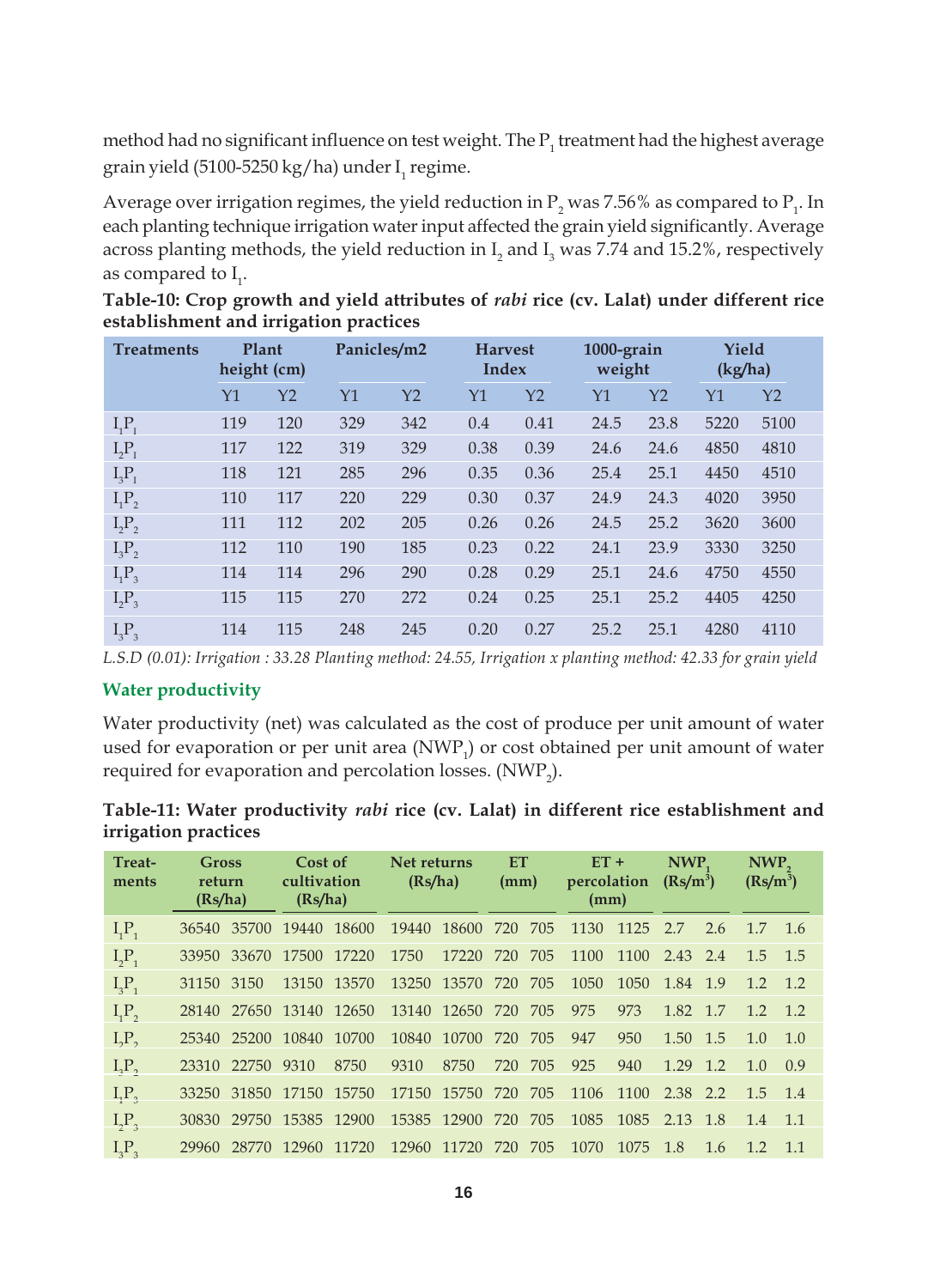

# **6.4 Growing of extra early variety for contingency planning**

Due to flood in September, 2007 main *kharif* rice crop in higher depth of waterlogging (>1.5m) was damaged and land became fallow during post-flood period. To compensate that loss, as a case study extra rice variety, 'Heera' was grown with fertilizer dose of 100:50:50 (N:P:K) in the Alisha village, Puri as acontingent crop with the help of carry-over flood water only. This 'Heera' rice variety was transplanted in 3<sup>rd</sup> week of November 2008 and harvested in 1<sup>st</sup> week of February, 2009 and recorded average grain yield of 2.57 t/ha (Table 12). *'Heera'* rice was found to be very promising as contingent crop which could be grown during pre-*rabi* period when main *kharif* rice crop fails to grow due to flood.

| Sl.No | <b>Name of Farmers</b> | Date of<br>transplanting | Date of<br>flowering | Date of<br>harvest | <b>Grain yield</b><br>(t/ha) |
|-------|------------------------|--------------------------|----------------------|--------------------|------------------------------|
|       | Bhimasen Pradhan       | 08.11.08                 | 13.01.09             | 08.02.09           | 2.51                         |
| 2.    | Arjun Pradhan          | 14.11.08                 | 18.01.09             | 15.02.09           | 2.63                         |

#### **Table–12: Duration and productivity of extra early rice variety "Heera" in farmers' field**

# **6.5 On farm trials of vegetable crops during** *rabi*

In areas where land becomes dry immediately after receding surface accumulated water, good tilth condition may appear for growing high value crops like vegetables.

Five salt resistant vegetable crops like watermelon, okra, spinach, brinjal, ridge gourd were cultivated during *rabi* season with harvested water to increase the cropping intensity and productivity of seasonal flood prone areas. Study revealed that the highest net return per hectare, was obtained from brinjal (Rs. 30950/-), followed by watermelon (Rs. 30400) and okra (Rs. 23550/-). Seasonal water use was computed as 670, 680, 540, 742 and 695 mm for watermelon, okra, spinach, brinjal and ridge gourd, respectively (Table-13). Highest net water productivity was obtained from water melon with the value being Rs.  $4.53/m<sup>3</sup>$ .

# **6.6 Enhancing water productivity through pond based farming system**

Attempts were also made in this study to develop mitigation strategies through contingency crop planning and pond based farming to enhance the productivity of coastal waterlogged areas. Study revealed that introduction of deep water rice varieties during rainy season and cultivation of fishes, *rabi* crops with the harvested water of rainy season enhanced and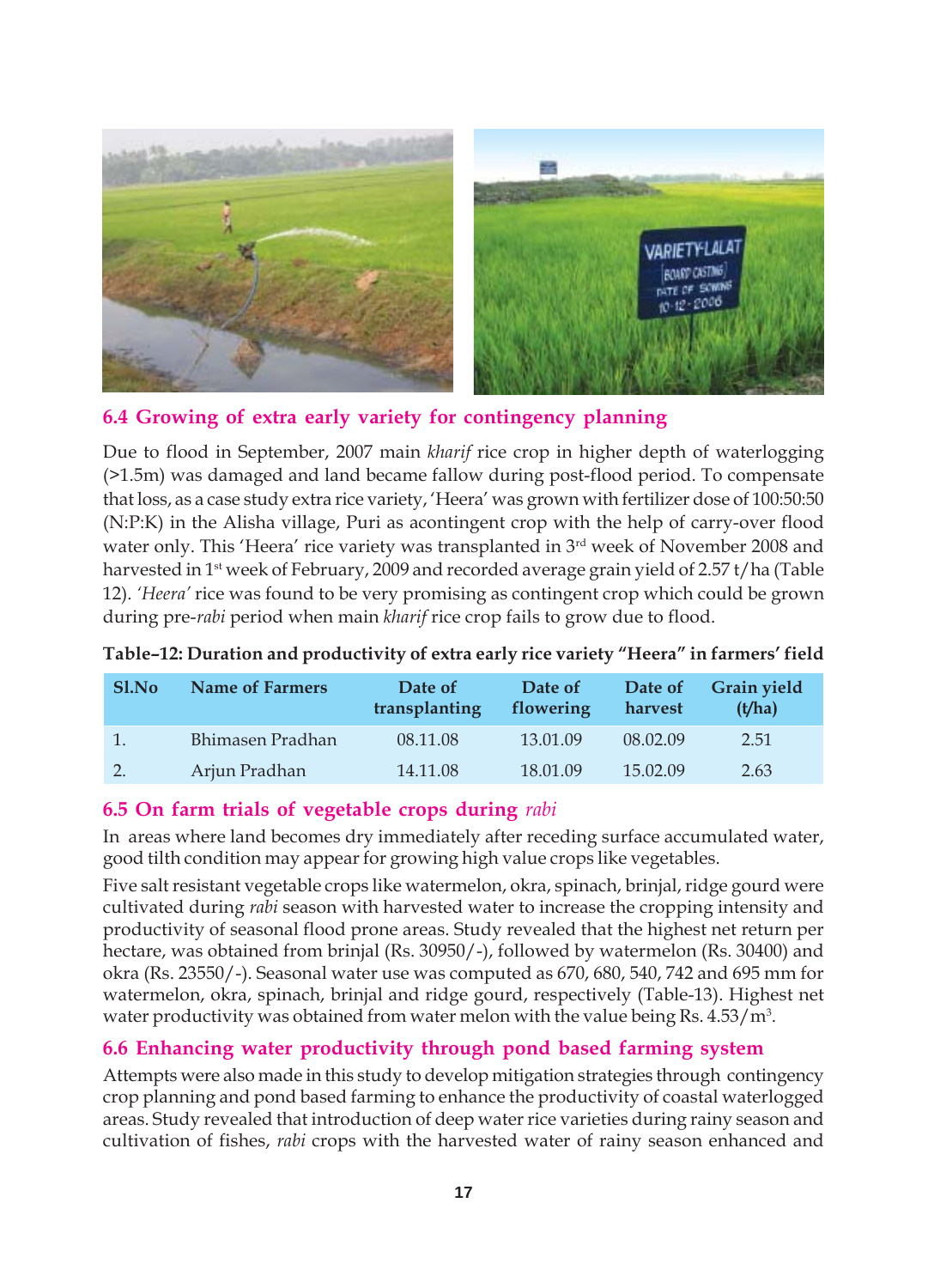| Crops          | Rice equivalent<br>yield $(t \, ha^{-1})$ | Water use<br>(mm) | Gross return<br>$(Rs \text{ ha}^{-1})$ | Net return<br>$(Rs \text{ ha}^{-1})$ | <b>NWP</b><br>$(Rs./m^3)$ |
|----------------|-------------------------------------------|-------------------|----------------------------------------|--------------------------------------|---------------------------|
| Water melon    | 7.20                                      | 670               | 54600                                  | 30400                                | 4.53                      |
| Okra           | 6.8                                       | 680               | 50500                                  | 23550                                | 3.46                      |
| Spinach        | 5.04                                      | 540               | 35980                                  | 13280                                | 2.45                      |
| <b>Brinjal</b> | 7.55                                      | 742               | 56700                                  | 30950                                | 4.17                      |
| Ridge gourd    | 5.9                                       | 695               | 44100                                  | 22340                                | 3.21                      |

**Table-13: Rice equivalent yield (RYE), net return and water use of different salt tolerant vegetables (Pooled data of 2007-08 and 2008-09)**

stabilized the productivity of deep waterlogged area. The water productivity was enhanced from rice to integrated farming system (Fig. 5). From sole rice the net water productivity of Rs.  $1.55$ - $1.6/m^3$  was obtained, whereas net productivity of Rs. 6.98 - 7.26/m $^3$  was obtained from Rice + Fish + On-dyke horticulture + *rabi* crops.

From constructed ponds (for 4 ponds data was available), net returns of Rs. 19807-23158/ha were obtained (Table-14,a) during 2008-09. In 2009-10, Rs. 28,317-31392/ha net returns were obtained from the same field (Table14, b).

| Pond           | Pond based<br>framing |                          | Income $(Rs)$ from                    |       |                            | <b>Total</b><br>income | Total exp.<br>$(Rs)$ of | <b>Net</b><br>returns | <b>Net</b><br>returns |  |
|----------------|-----------------------|--------------------------|---------------------------------------|-------|----------------------------|------------------------|-------------------------|-----------------------|-----------------------|--|
|                | area (ha)             | Kharif                   | Rabi<br><i>(vegetables)</i><br>+rice) | Fish  | on<br><b>Dyke</b><br>crops | (Rs)                   | cultiva-                | (Rs) from<br>tion     | (Rs/ha)<br>the land   |  |
| F1             | 0.63                  |                          | 19250                                 | 9050  | 2850                       | 31150                  | 16560                   | 14590                 | 23158                 |  |
| F <sub>2</sub> | 0.70                  |                          | 19535                                 | 11235 | 3350                       | 34120                  | 16920                   | 17200                 | 24571                 |  |
| F <sub>3</sub> | 0.70                  | $\overline{\phantom{0}}$ | 20145                                 | 9045  | 2835                       | 32025                  | 18160                   | 13865                 | 19807                 |  |
| F4             | 0.82                  |                          | 20750                                 | 11745 | 2910                       | 35405                  | 18930                   | 16475                 | 20091                 |  |

**Table 14 (a): Net return from pond based farming system during 2008-09**

*F1 = Sarbeswar Pradhan,F2 = Pandav Pradhan,F3 = Jagabandhu Swain,F4 =Indramani Jena*

|  |  |  |  | Table-14 (b): Net return from pond based farming system during 2009-10 |
|--|--|--|--|------------------------------------------------------------------------|
|--|--|--|--|------------------------------------------------------------------------|

| Pond           | Pond based<br>framing | Income (Rs.) from        |                                      |                                    | <b>Total</b><br>income | <b>Total</b><br>$exp.$ (Rs.) | <b>Net</b><br>returns | <b>Net</b><br>returns |       |
|----------------|-----------------------|--------------------------|--------------------------------------|------------------------------------|------------------------|------------------------------|-----------------------|-----------------------|-------|
|                | area (ha)             | Kharif                   | Rabi<br><i>(vegetables</i><br>+rice) | Fish<br>on<br><b>Dyke</b><br>crops | (Rs)                   | of cultiv-                   | (Rs) from<br>ation    | (Rs/ha)<br>the land   |       |
| F1             | 0.63                  | $\qquad \qquad -$        | 22345                                | 12400                              | 3250                   | 40995                        | 18760                 | 22235                 | 30531 |
| F <sub>2</sub> | 0.70                  | $\qquad \qquad -$        | 18675                                | 17650                              | 3540                   | 39865                        | 17890                 | 21975                 | 31392 |
| F <sub>3</sub> | 0.70                  | $\overline{\phantom{a}}$ | 23450                                | 14565                              | 3450                   | 41465                        | 20545                 | 20920                 | 29885 |
| F <sub>4</sub> | 0.82                  |                          | 24560                                | 16540                              | 3670                   | 44770                        | 21550                 | 23220                 | 28317 |

*F1= Sarbeswar Pradhan,F2= Pandav Pradhan,F3 = Jagabandhu Swain,F4=Indramani Jena*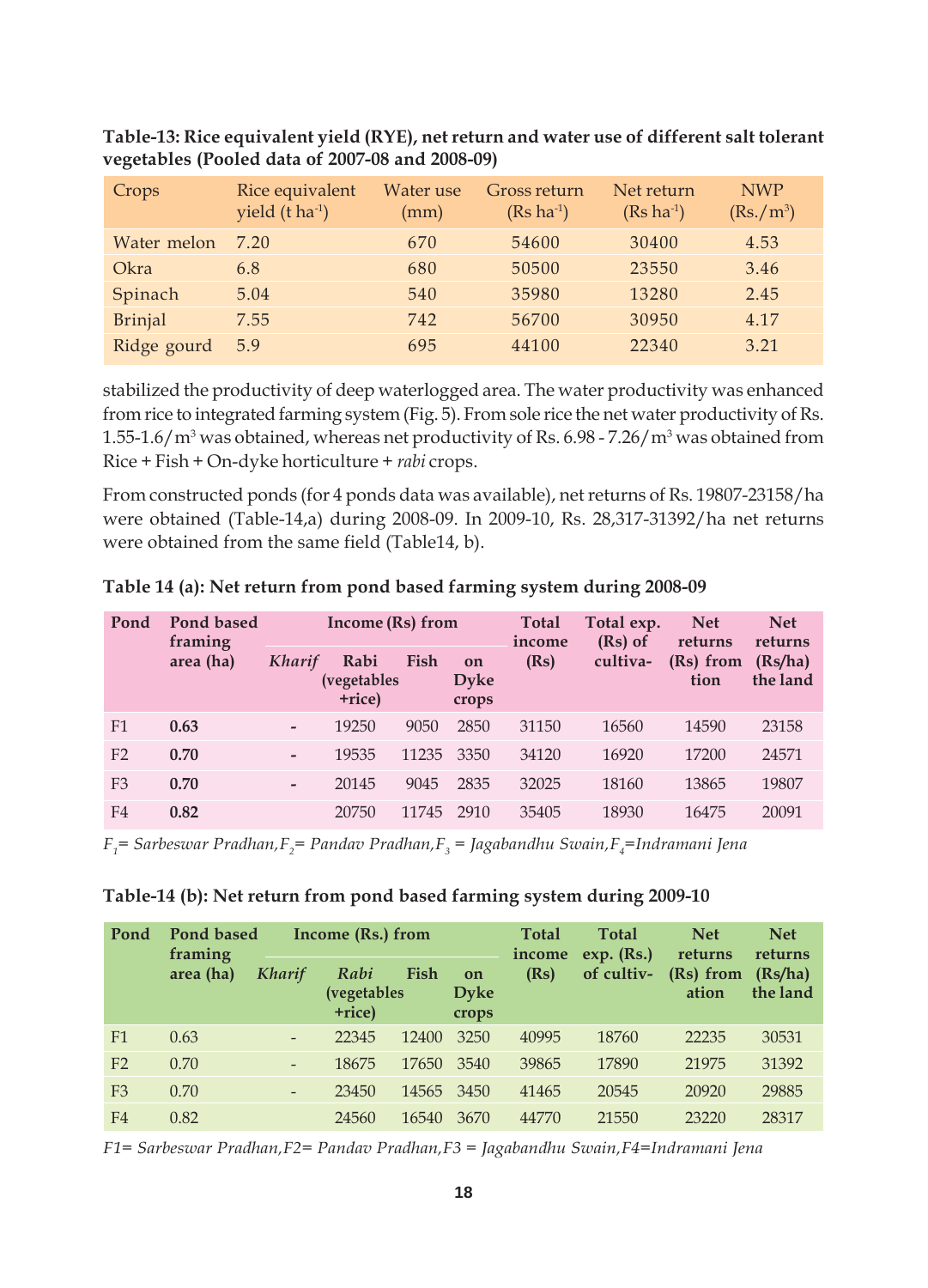



# **7.0 EXPLOITATION OF SHALLOW GROUNDWATER TABLE THROUGH SHALLOW TUBE WELL**

#### **Aquifer characteristics of the study areas**

Aquifer characteristics of the study area revealed that it has a huge pile of unconsolidated sediments in which clays appear to predominate. The clays encountered in the deltaic tracts are sticky in nature. However there is a sandy zone below 5-6 m and it extends up to a depth of 9 m to 11 m where feasibility of very shallow tube well can be explored to exploit shallow fresh ground water. Below that level water yield is very less. However, lower aquifer below 195-300 m bears good quality ground water but it is expensive to use. Pumping test data revealed that recharge rate varies from 1.18 to 4.7  $\mathrm{m}^3/\mathrm{hr}$  in sandy zone and 0.9 to 3.4 m3 /hr in clayey zone. This type of perched aquifer extends to several kilometer length with 4- 5 km width. This zone extends upto 5 to 10 km from sea shore.

In this study 4 shallow tube wells were installed at a depth of 12 m. Details of soil layers of 4 sites are given in Table-15. By installing 2.5 H.P pump, shallow groundwater was drawn and used for irrigating crops in command areas of different tube wells.

| Soil layers        |              | Depth (m)      |               |             |  |  |  |  |
|--------------------|--------------|----------------|---------------|-------------|--|--|--|--|
|                    | F1           | F <sub>2</sub> | F3            | F4          |  |  |  |  |
| Sandy Clay         | $0 - 3.6$    | $0 - 3.35$     | $0 - 3.9$     | $0 - 3.9$   |  |  |  |  |
| Clay               | $3.6 - 6.09$ | 3.35-5.48      | $3.9 - 6.7$   | $3.9 - 6.4$ |  |  |  |  |
| Water bearing sand | 6.09-9.75    | 5.48-9.4       | $6.7 - 10.6$  | 6.4-11.58   |  |  |  |  |
| Clay               | 9.75-13.0    | $9.4 - 13.0$   | $10.6 - 13.0$ | 11.58-13    |  |  |  |  |

#### **Table-15: Types of soil layers at different depth of tube well**

*F1: Dhruba Charana Pradhan; F2: Laxman Mohapatra; F3: Indramani Sahoo (Alisha Village), F4: Brajabandhu Swain*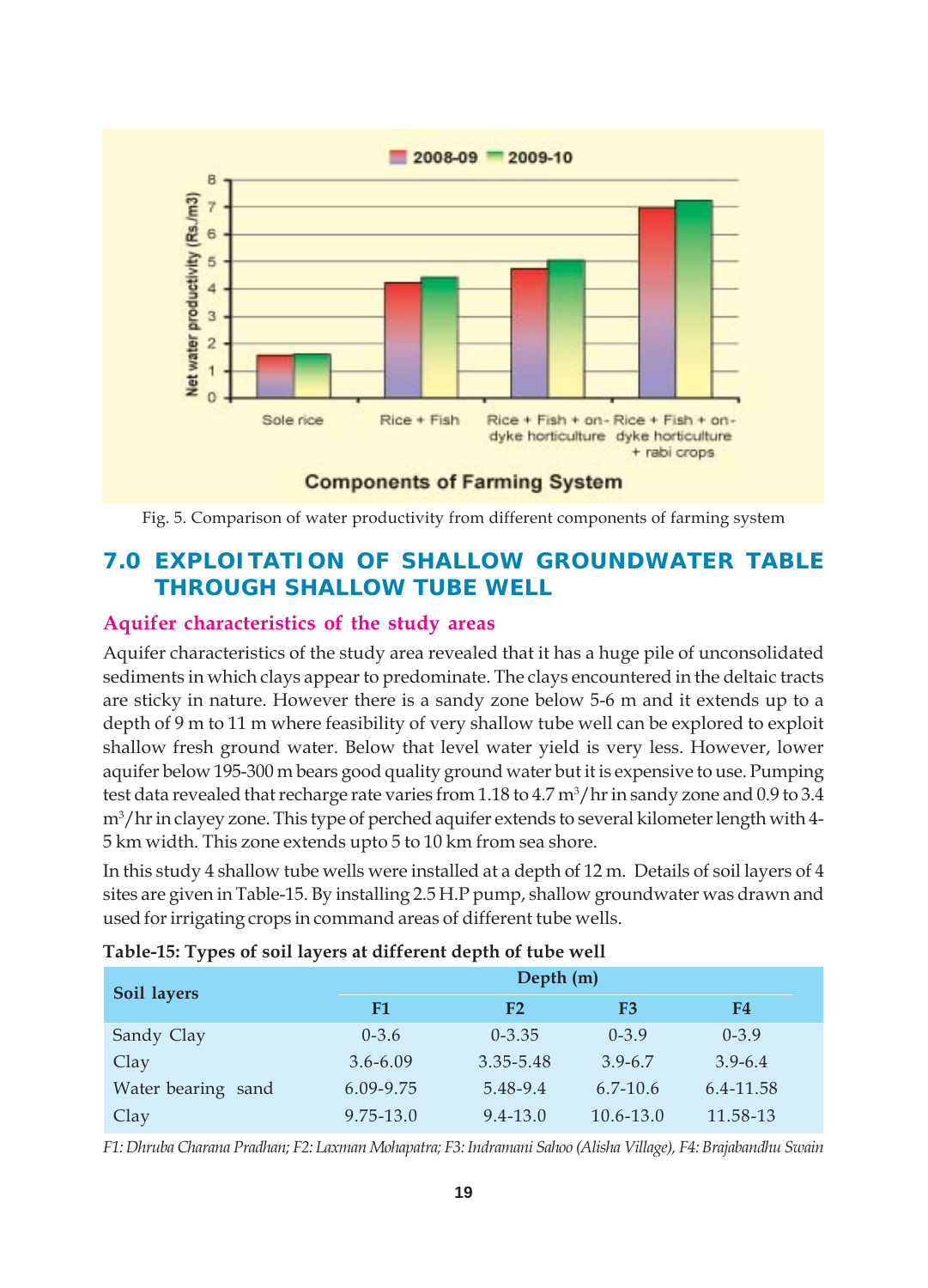Different vegetable crops like potato, okra, cucumber, bitter gourd, cucumber, chilli, spinach were grown in the command areas of three tubewells. Study revealed that Rs.22869 to 28,420 per ha net returns were obtained in the command areas of different tube wells through vegetables cultivation. The command areas of each tube well, gross and net returns in the commands are presented in Table 16 and Table 17 for the year 2008-09 and 2009-10, respectively.

| Area (ha) | Crops grown                                                                 | <b>Numbers</b><br>of farmers<br>involved | Cost of<br>cultivation<br>from land<br>(Rs.) | <b>Gross</b><br>return<br>from the<br>land<br>(Rs.) | <b>Net</b><br>return<br>from the<br>land<br>(Rs.) | <b>Net</b><br>returns<br>(Rs/ha) |
|-----------|-----------------------------------------------------------------------------|------------------------------------------|----------------------------------------------|-----------------------------------------------------|---------------------------------------------------|----------------------------------|
|           | Command areas of Tubewell-1                                                 |                                          |                                              |                                                     |                                                   |                                  |
| 1.75      | Potato, okra,<br>cucumber,<br>bitter gourd,<br>cucumber, chilli,<br>spinach | 14.0                                     | 35380                                        | 77991                                               | 42611                                             | 24349                            |
|           | <b>Command areas of Tubewell-2</b>                                          |                                          |                                              |                                                     |                                                   |                                  |
| 1.00      | Pumpkin,<br>cucumber,<br>chilli,<br>Bitetr gourd.                           | 9.0                                      | 19350                                        | 47770                                               | 28420                                             | 28420                            |
|           | <b>Command areas of Tubewell-3</b>                                          |                                          |                                              |                                                     |                                                   |                                  |
| 1.30      | Cauliflower,<br>brinjal, chilli                                             | 18.0                                     | 25050                                        | 54780                                               | 29730                                             | 22869                            |
| $4.05$ ha |                                                                             |                                          |                                              |                                                     |                                                   |                                  |

**Table – 16: Net returns from the command areas of the tube wells during** *rabi* **2008-09**

| Table -17: Net returns from the command areas of the tube wells during <i>rabi</i> 2009-10 |  |  |  |
|--------------------------------------------------------------------------------------------|--|--|--|
|--------------------------------------------------------------------------------------------|--|--|--|

| Area (ha)          | Crops grown                                                                 | <b>Numbers</b><br>of farmers<br>involved | Cost of<br>cultivation<br>from land<br>(Rs.) | Gross<br>return<br>from the<br>land<br>(Rs.) | <b>Net</b><br>return<br>from the<br>land<br>(Rs.) | <b>Net</b><br>returns<br>(Rs/ha) |
|--------------------|-----------------------------------------------------------------------------|------------------------------------------|----------------------------------------------|----------------------------------------------|---------------------------------------------------|----------------------------------|
|                    | Command of Tubewell-1                                                       |                                          |                                              |                                              |                                                   |                                  |
| 1.80               | Potato, okra,<br>cucumber,<br>bitter gourd,<br>cucumber, chilli,<br>spinach | 15.0                                     | 37500                                        | 80991                                        | 43491                                             | 24161                            |
|                    | Command of Tubewell-2                                                       |                                          |                                              |                                              |                                                   |                                  |
| 0.95               | Pumpkin,<br>cucumber,<br>chilli,<br>Bitetr gourd.                           | 11.0                                     | 21850                                        | 44770                                        | 27920                                             | 24126                            |
|                    | <b>Command of Tubewell-3</b>                                                |                                          |                                              |                                              |                                                   |                                  |
| 1.25               | Cauliflower,<br>brinjal, chilli                                             | 18.0                                     | 27550                                        | 59780                                        | 32230                                             | 25784                            |
| 4.00 <sub>ha</sub> |                                                                             |                                          |                                              |                                              |                                                   |                                  |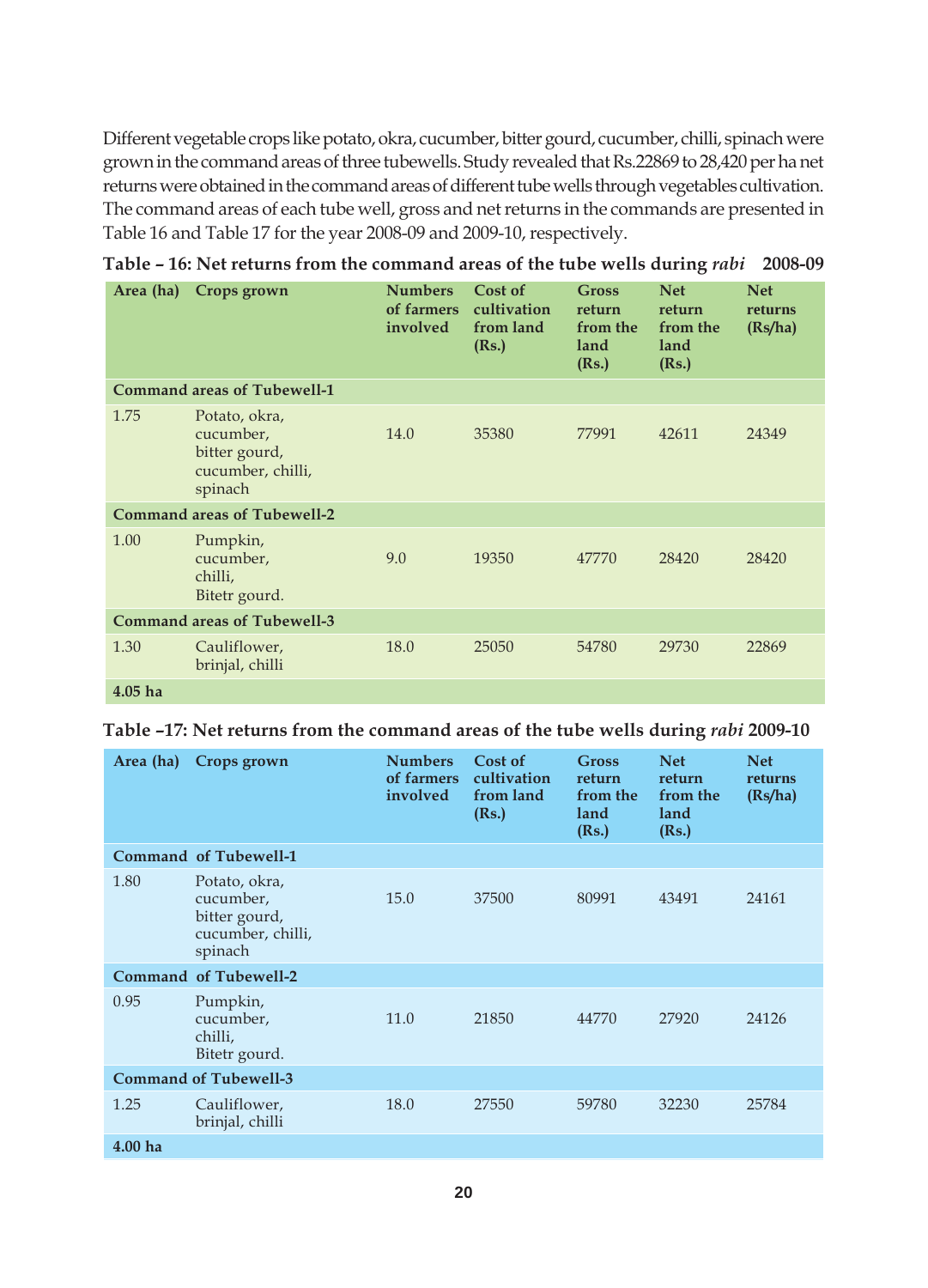

# **8.0 EVALUATION OF PRODUCTIVITY OF DEEP WATER RICE IN** *KHARF* **AND HIGH YIELDING RICE IN** *RABI* **SEASON IN FARMERS' FIELD**

#### **8.1 Performance of deepwater rice under farmers' management during** *kharif* **season**

During *Kharif* 2007, deep water rice variety 'Hangseswari' were grown in three villages of Puri district *viz*, Alisha, Churali and Talajanga in 10.1 ha of area by involving 34 farmers to evaluate the performance of this variety under farmers' management practices. The crops was sown in the month of June with pre-monsoon shower. The fertilizer dose of 20:20:20 was applied at basal. Prolonged waterlogging of 0.5-1.5m depth caused 40-50% damage to local varieties but 'Hangseswari' variety thrived very well. The maximum flood water depth in Alisha was 1.57 m, while in Churali and Talajanga, maximum water depths were 1.48 m and 1.41 m, respectively with average depth of standing water of about 1 meter, continued till mid-October. In Alisha village, yields of 'Hangseswari' ranged from 825 to 3196 kg/ha with the average yield for the village being 1527 kg/ha. In Churali, yield of 'Hangseswari' ranged from 2187 to 2600 kg/ha with village average of 2350 kg/ha. In Talajanga village, average grain yield was 2200 kg/ha. The overall average yield of 'Hangseswari' was 1700 kg/ha. The 33.8% to 149.3% higher yield was observed in 'Hangseswari' than that of local cultivar 'Bankei'. The productivity of the 'Hangseswari' rice in different study villages during *kharif* season of 2007, 2008 and 2009 are given in Table-18.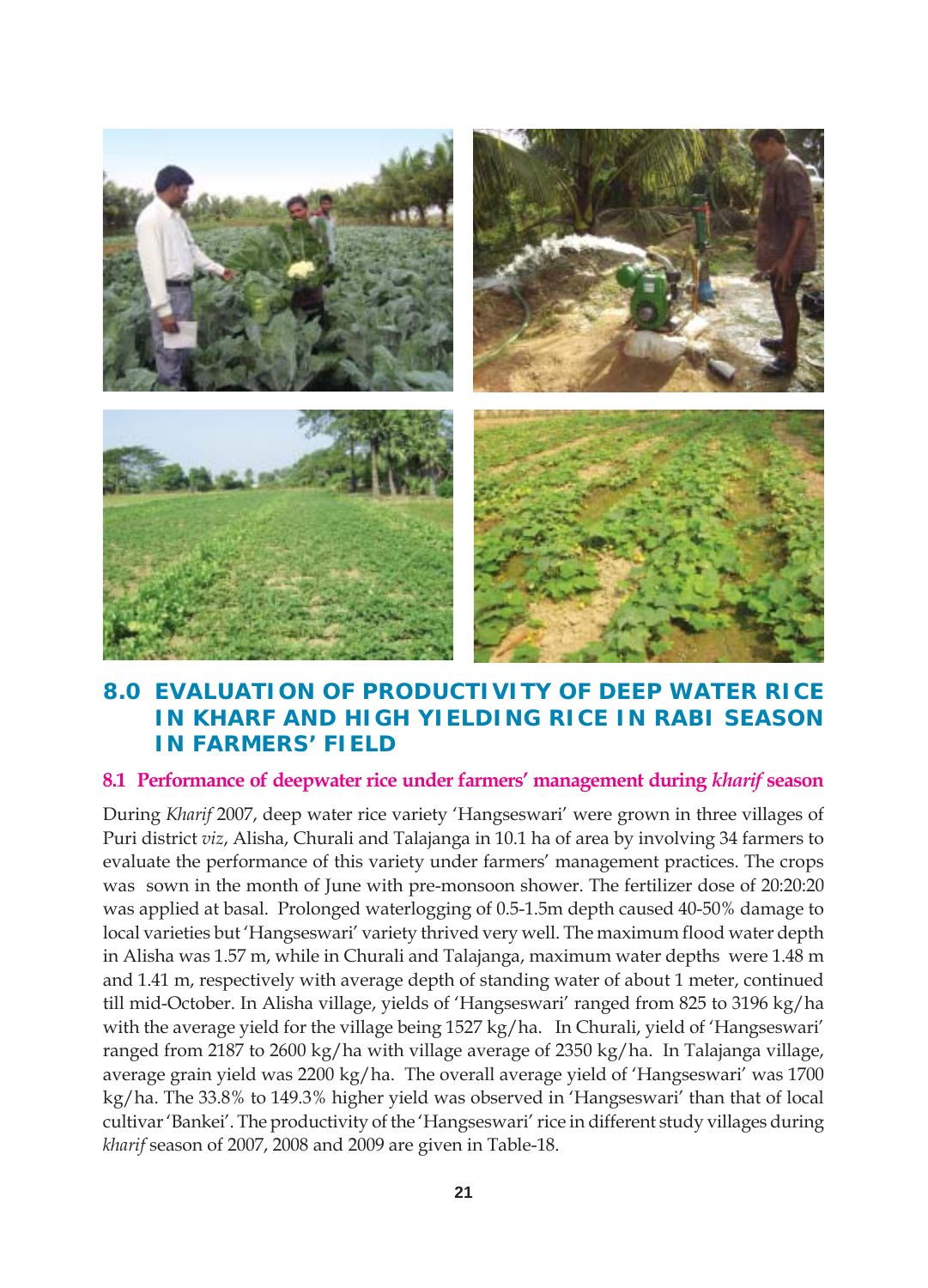|                 |                            | 2007      |                             |      | 2008                        |              | 2009                        |
|-----------------|----------------------------|-----------|-----------------------------|------|-----------------------------|--------------|-----------------------------|
| <b>Villages</b> | <b>Farmers</b><br>involved | Area (ha) | Average<br>vield<br>(kg/ha) | Area | Average<br>vield<br>(kg/ha) | Area<br>(ha) | Average<br>yield<br>(kg/ha) |
| Alisha          | 26                         | 7.3       | 1527                        | 6.57 | 1040                        | 7.37         | 1938                        |
| Churali         | 5                          | 2.0       | 2356                        | 2.22 | 920                         | 1.45         | 1785                        |
| Talajanga 3     |                            | 0.8       | 2219                        | 1.79 | 2410                        | 1.36         | 2780                        |

**Table - 18: Performance of 'Hangseswari' rice variety in different farmers' field in different study years**

In 2008, highest water depths of 192 cm was observed in Alisha village, 203 cm in Churali and 180 cm in Talajanga, caused 30-40% damage in 'Hangseswari' rice variety and 70 to 100 % damage occurred in local rice variety 'Bankei'. Even under extreme submerged situation in 2008, 'Hangseswari' variety recorded a yield level of 1040 kg/ha in Alisha, 920 kg/ha in Churalli and 2410 kg/ha in Talajanga village, Puri.

# **8.3 Performance of HYV rice during the** *rabi* **seasons under farmers' management**

During *rabi* 2006-07, high yielding medium duration rice varieties *Lalat (Samrat) Parijat* and *Khandagiri* were transplanted in the month of December, 2006 after receding flood in Alisha village. Twenty eight farmers were involved in *rabi* rice programme. Improved packages of practices with supplemental irrigation from harvested water of the pond and carry-over accumulated water were utilized for growing paddy. The performance of Rabi rice during winter season in different study villages during 2006-07, 2007-08, 2008-09 are presented in Table-19.

| 2006-07         |                |                         | 2007-08   | 2008-09                 |           |                         |
|-----------------|----------------|-------------------------|-----------|-------------------------|-----------|-------------------------|
| <b>Villages</b> | Area (ha)      | Productivity<br>(kg/ha) | Area (ha) | Productivity<br>(kg/ha) | Area (ha) | Productivity<br>(kg/ha) |
| Alisha          | 20             | 3350                    | 7.5       | 4550                    | 7.2       | 4780                    |
| Churali         | $\overline{4}$ | $\qquad \qquad -$       | 1.8       | 4015                    | 1.8       | 3980                    |
| Talajanga       | 4              | $- -$                   | 1.2       | 4450                    | 1.5       | 4675                    |

#### **Table - 19: Performance of** *rabi* **rice in different farmers' field**





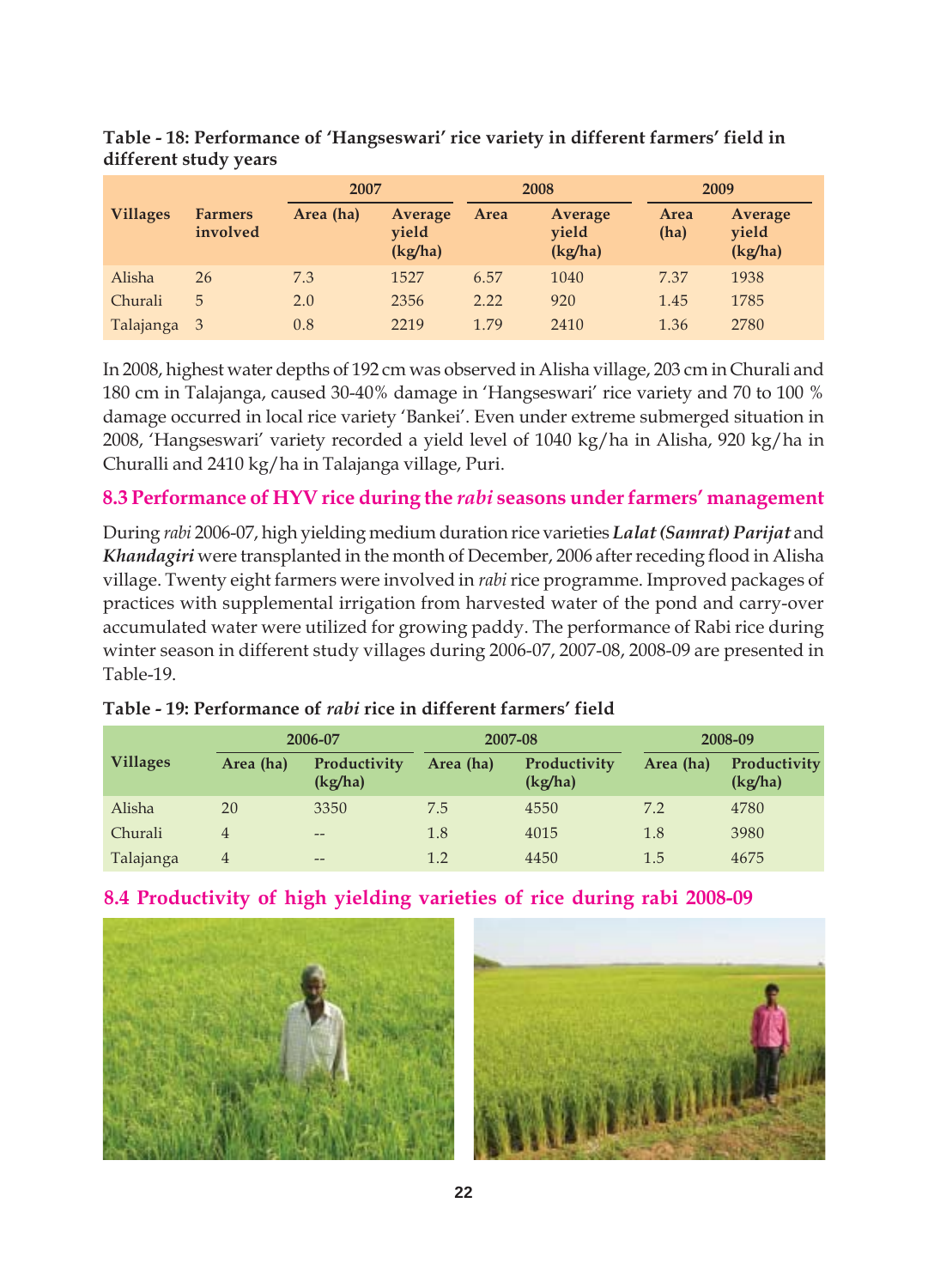

# **9.0 TECHNOLOLOGY DISSEMINATION PROGRAMME ORGANIZED**

#### **Training cum awareness programme on "Enhancing productivity of deep water areas**

A training cum awareness programme on "Enhancing productivity of deep water areas" was organized on 28.10.2007 at DWM, Bhubaneswar. The programme was attended by 80 progressive farmers and NGOs and SHGs Deep water rice varieties, pond based farming system, introduction of aquatic species, rice-fish integrated farming system, pest and disease management etc. were discussed. Possibility of linking state government to implement some of the successful technologies of DWM was also discussed in that training programme. Director of Agriculture, Govt. of Orissa Dr. A.K. Padhee was present as chief guest on the occasion. Dr. Gouranga Kar was the coordinator of the training.



**Farmers-Scientists-experts meeting organized at the study village**

Several farmers-Scientists-experts meetings were organized at the study village (Alisha) to find out the prospects of technological interventions to enhance the productivity of seasonal deep waterlogged areas.

Research Advisory Committee members of DWM comprises Dr Yaswant Singh, former professor of IIT, Khargpur, Dr P.C.Bhatia, Ex-ADG, ICAR, Dr. T.N.Choudhury, Ex-ADG,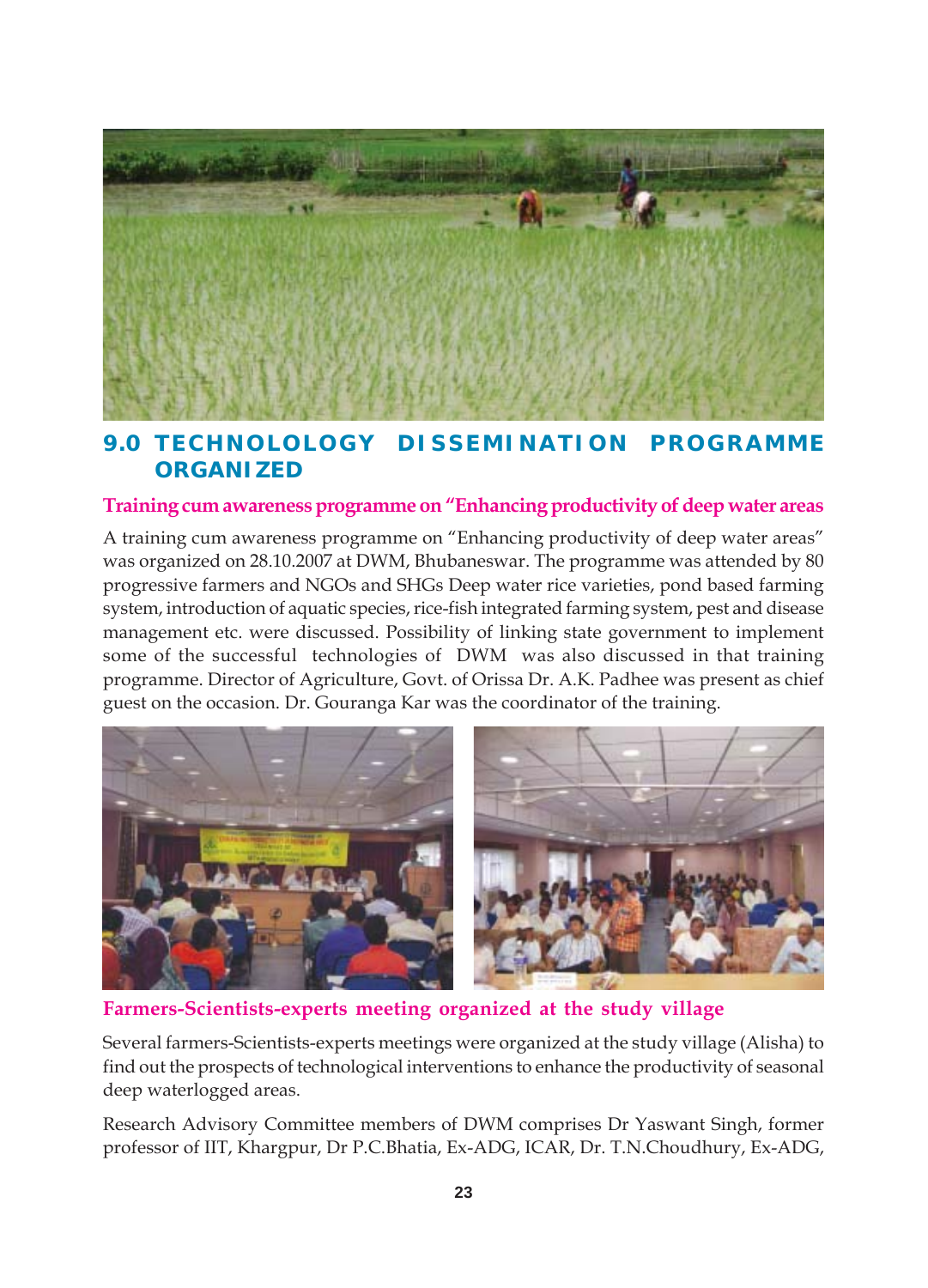

ICAR visited deep water areas of Puri district on 5.9.06 and interacted with the farmers. The committee appreciated the pond based farming technology initiated by the centre to enhance productivity and profitability of this challenging deep water ecosystem.

Third QRT team of DWM comprising of Dr C.D.Tahtte, former Secretary, MoWR, Govt. of India, Shri A.D.Mahile, former chairman, CWC, New Delhi, Dr C.L.Achariya, former Director, IISS, Bhopal visited deep water rice project areas of DWM on 30.11 .06 at Alisha village, Puri, where interventions to combat seasonal drainage congestion problem were made by the centre. During their visit they interacted with the farmers and suggested some possible mechanisms to enhance productivity of seasonal deep waterlogging areas. The team appreciated the interventions and suggested macro-level approach along with microlevel interventions to mitigate the problems.

To appraise the situation and to interact with farmers of the deep water coastal waterlogging areas, Hon'ble former Deputy Director General (NRM), ICAR, Dr J.S. Samra visited the deep water areas of Puri district on 12.11.2006 and interacted with the farmers. He also appreciated the efforts initiated by DWM to enhance productivity of the waterlogged areas through micro-water resources development.



A team comprises of (i) Dr. Panjab Singh, Vice Chancellor, BHU, Banaras, and ex-DG, ICAR (ii) Dr. I.C.Mahapatra, former Vice Chancellor, OUAT, Bhubaneswar (iii) Dr. R.K Singh, former Secretary, NAAS, New Delhi (iv) Dr. H.S Chauhan, former Dean, GB Panth University of Agriculture and Technology (v) Dr. G. Goswami, Scientist SE, TIFAC, DST, New Delhi paid visit to deep water project site at Puri and interacted with the farmers. The team was appraised of the technologies of enhancing productivity of the deep water areas.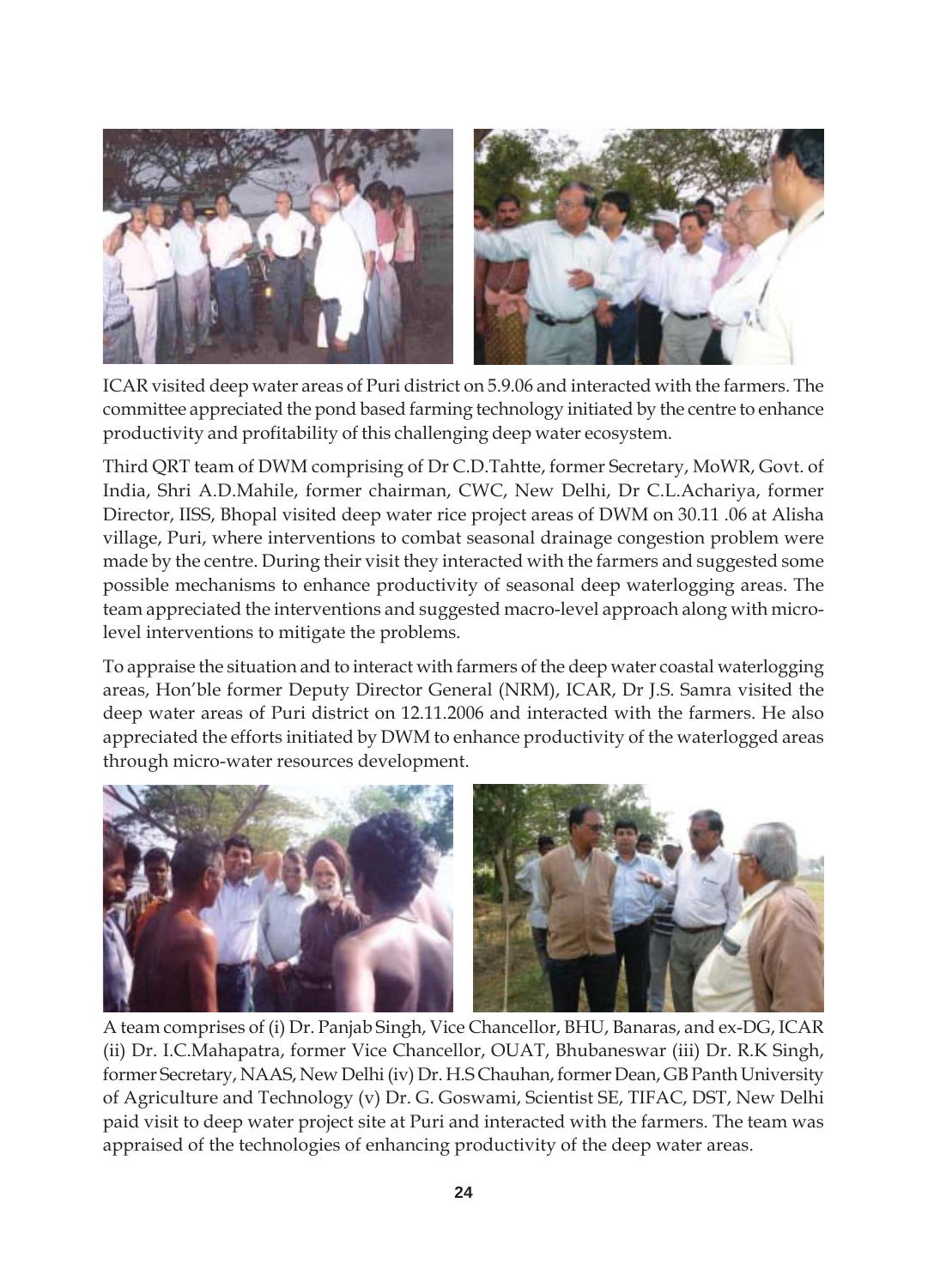

# **Farmers' training programme on "Scalling up of water productivity in Agriculture**

One 7-days farmers training programme on "Scalling up of water productivity in Agriculture for livelihoods" was organized on 29<sup>th</sup> Nov.-5<sup>th</sup> Dec, 2009 at Alisha village, Puri. During this training programme, 28 resource persons from various institutes had given brief description about the updated technologies on water and crop management for enhancing crop productivity in deep water areas. Farmers' were trained to increase the



water productivity through different means such as deep water rice production technology, crop management planning and practices, crop diversification, rain water harvesting, integrated farming in waterlogged areas, livestock management, *in-situ* water conservation techniques, integrated pest management, irrigation scheduling and water requirement of various crops, pisciculture etc.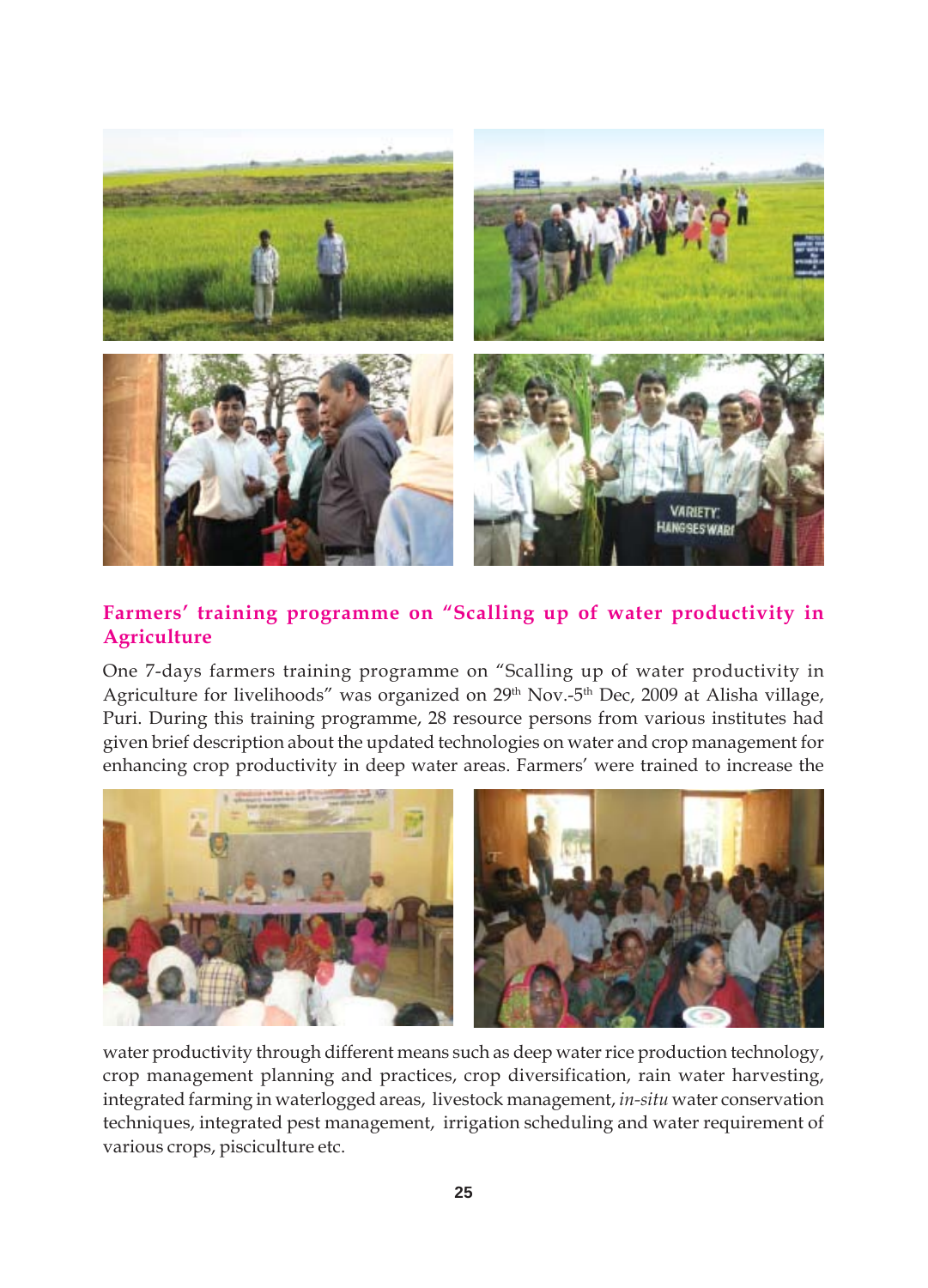#### **Training programme on "Quality seeds production, preservation & use**

A training programme on "Quality seeds production, preservation and use for increasing productivity of deep water rice areas" was organized by AID, Bhubaneswar on 06/12/08 and 31.03.2009 in the village Alisha, Satyabadi block of Puri district. Farmers from adopted and neighboring villages participated in the training programme,

#### **Interaction with TIFAC, PRMC members**

Project Review and Monitoring Committee (PRMC) from Technology Information, Forecasting and Assessment Council (TIFAC), New Delhi comprising Dr. Panjab Singh, former Director General, ICAR and Vice Chancellor, BHU, Dr. I.C. Mahapatra, former Vice Chancellor, OUAT and BAU, Dr. Anupam Verma, National Professor, IARI, Dr. P.N. Bahl, Former DDG, ICAR (Crop Science), Dr. G. Goswami, Scientist, E, TIFAC, New Delhi visited DWM, Bhubaneswar from 5th to 8<sup>th</sup> October, 2009. During their visit they reviewed the progress of two ongoing TIFAC sponsored projects at DWM viz., (i)



Enhancing productivity of deep water rice area and (ii) Agricultural diversification for enhancing productivity of acidic upland of eastern India and visited on-farm project sites at Puri, Balasore and Mayurbhanj districts of Orissa. The committee expressed satisfaction on overall progress of the projects and approved for extension of the project for another six months beyond the scheduled ending date. Dr. G. Kar, Pr. Scientist of the centre and Principal Investigator of both the projects organized the visit.

#### **Field day was held on "Enhancing productivity of deep water areas**

A field day on "Enhancing productivity of deep water areas" was organised at Sukala Block, Puri on 28th October 2009. Dr. J.S. Samra, CEO**,** National Rainfed Area Authority, GoI was the Chief Guest. More than 250 farmers participated in that field day. Different aspects of improvement of productivity of deep water rice varieties, pond based farming system, ricefish integrated farming system, and pest and disease management, etc were discussed. Dr G. Kar, principal scientist of the event coordinated the event.

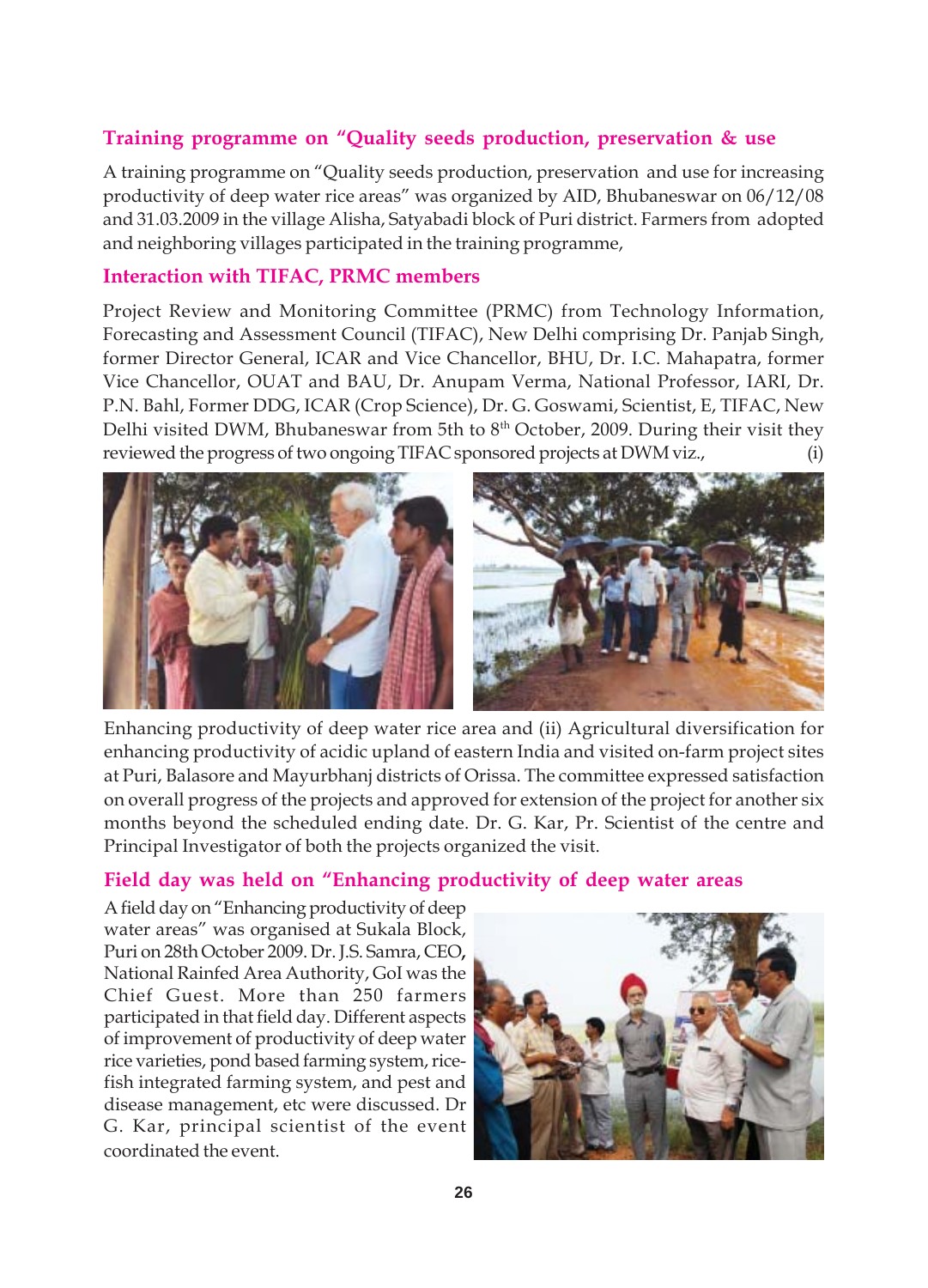# **Interaction with TIFAC PRMC members**

The TIFAC PRMC members Dr. Panjab Singh, former DG, ICAR and VC BHU, Dr. I.C. Mahapatra, former VC OUAT and, Dr. G. Goswami, Scientist, E TIFAC, New Delhi, visited the project site on 17.3.2010 at Alisa, Sukala Gram Panchayet, Puri. A field day was organized on "Enhancing productivity of deep water areas" on that day. Dr. Panjab Singh, former DG, ICAR and VC BHU was the Chief Guest on the occasion and more than 500 farmers participated in the field day. Different aspects of improvement of productivity of deep waterlogged were discussed in that day



#### **Collaborative extension programmes**

#### **(i) Collaborative extension programmes with Department of Agriculture, Government of Orissa**

The State Department of Agriculture, Government of Orissa started seed multiplication of identified improved deep water rice variety ' Hangseswari'. Earlier the seeds of improved deep water rice cultivar Hangseswari' was not in State Seed Chain now the State Government of Orissa released the variety to put under State Seed Chain and adopted for seed production in State Farm to supply to farmers on large scale.

#### **(ii) Collaborative extension programmes with sister ICAR sister organizations**

For **Agricultural diversification through multiple use of water**, collaborative extension programmes were made with ICAR sister organizations like CHES (regional centre), Bhubaneswar for disseminating fruit production technology, with CTCRI (regional centre), Bhubaneswar to propagate tuber crop production technology, CRRI, Cuttack and CARI (regional center), Bhubaneswar for disseminating Rice-Fish-Duck production through pond based technology by Organizing farmer's training programme, filed day etc.

#### **(iii) Collaborative extension programmes with Krishi Vigyan Kendra, OUAT, Orissa**

Collaborated with Krishi Vigyan Kendra, OUAT, Orissa for dissemination soil management technology, vermi-composting, fertlilizer management and livestock management and resource persons from OUAT imparted training to the farmers during training programme, field day etc., organized by the Institute.